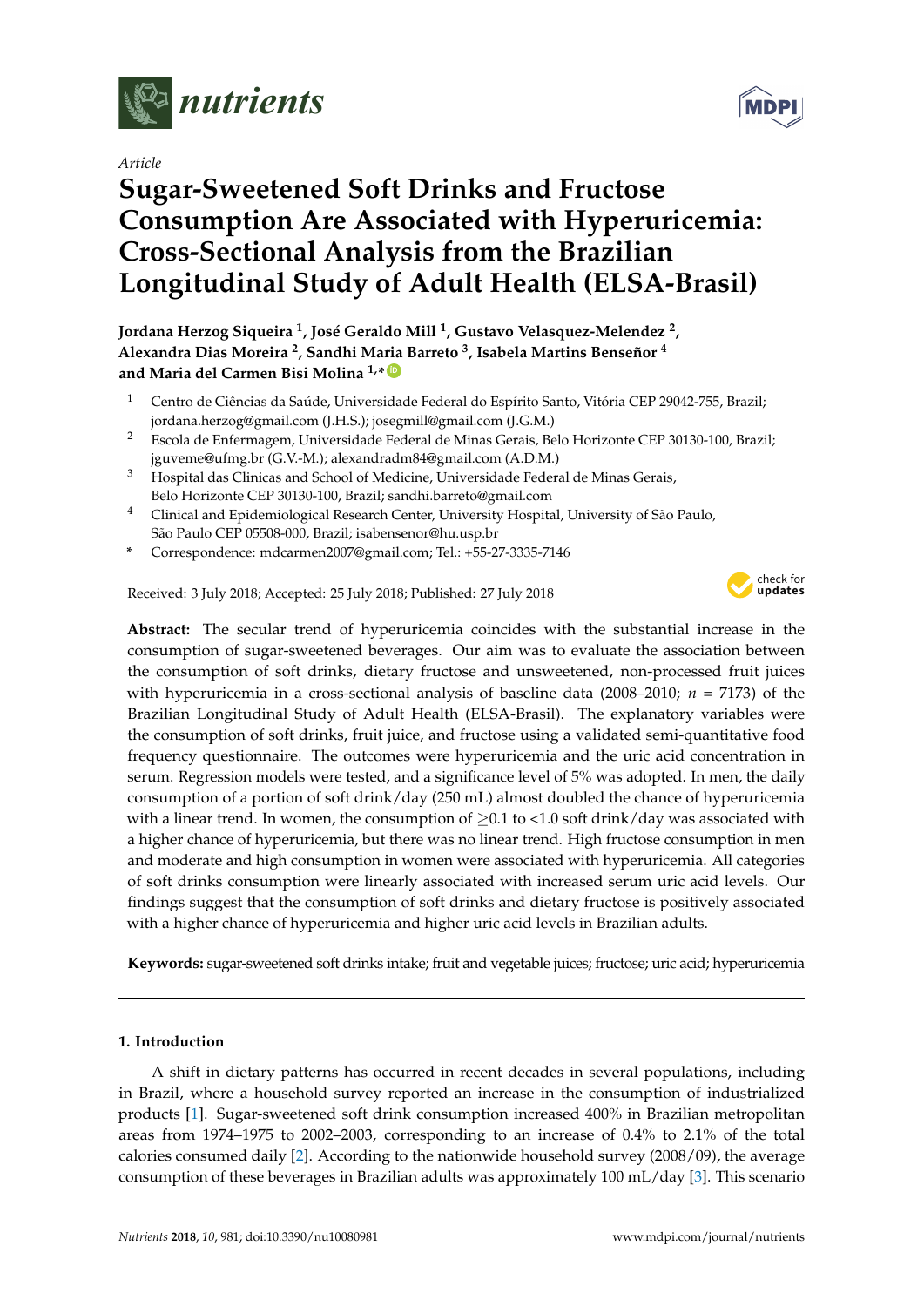is worrying because the high consumption of soft drinks represents an important source of sugar, and it adds a significant amount of fructose to the diet. In addition, the high consumption of soft drinks is associated with an increased prevalence of weight gain, obesity and metabolic changes [\[4,](#page-11-3)[5\]](#page-11-4).

One of these changes is hyperuricemia, which is characterized by sustained elevation of serum uric acid levels [\[6\]](#page-11-5), a factor responsible for gout, the most common inflammatory arthritis in men [\[7\]](#page-12-0). Increasing trends of hyperuricemia have been observed in several populations [\[8\]](#page-12-1). There is evidence of an association between hyperuricemia and metabolic [\[9\]](#page-12-2) and cardiovascular diseases, such as arterial hypertension [\[10\]](#page-12-3). In Brazil, a population-based study in individuals aged 25 to 64 years found a hyperuricemia prevalence of 13.2% [\[11\]](#page-12-4), which is lower than that observed in the United States, where a prevalence of 18% was reported in National Health and Nutrition Examination Survey III (NHANES) [\[6\]](#page-11-5).

The consumption of meat, seafood, and alcohol has traditionally been considered an important risk factor for uric acid increase [\[12](#page-12-5)[,13\]](#page-12-6). By contrast, dairy products, coffee, and foods rich in vitamin C exhibit protective action for hyperuricemia [\[14–](#page-12-7)[16\]](#page-12-8). Although there is evidence that diet plays an important role in the development of hyperuricemia, the association with other dietary factors remains under investigation. Epidemiological studies in adult populations in the United States, Korea, and Mexico have found an association between the consumption of soft drinks and hyperuricemia [\[17–](#page-12-9)[19\]](#page-12-10). However, the results are discordant in relation to fructose and fruit juices [\[6](#page-11-5)[,14\]](#page-12-7).

Studies of secular trends of increased hyperuricemia correlate with the increased consumption of sweetened beverages and fructose [\[8\]](#page-12-1), which is supported by the role of fructose in lipid metabolism of the liver and of uric acid production [\[20\]](#page-12-11). Thus, uric acid production is positively regulated by fructose, unlike glucose and other monosaccharides [\[20\]](#page-12-11). Satiety and association with diseases do not differ with the type of sweetener used in the manufacturing of beverages, whether sucrose or corn syrup [\[21\]](#page-12-12). In Brazil, soft drinks are sweetened with sugar cane sucrose (50% glucose and 50% fructose) at a concentration of 8 to 11 g per 100 mL, whereas corn syrup (45% glucose and 55% fructose) has been used in the United States since 1967 with this same purpose [\[22,](#page-12-13)[23\]](#page-12-14).

The relationship between hyperuricemia, sweetened beverages and dietary fructose is not fully understood, and much of the research on sweetened beverage consumption and its health impact has focused on high-income countries. To date, no study has addressed this issue in the Brazilian population. Our objective was to verify whether there is an association between the consumption of sugar-sweetened soft drinks, fructose, and unsweetened beverages (natural fruit juices) and the prevalence of hyperuricemia in the participants of the Brazilian Longitudinal Study of Adult Health (ELSA-Brasil).

#### **2. Materials and Methods**

This cross-sectional study was conducted with ELSA-Brasil baseline data (2008–2010). The cohort consisted of 15,105 active and retired civil servants aged 35–74 years old from six higher education institutions located in six Brazilian states (São Paulo, Minas Gerais, Bahia, Rio Grande do Sul, Rio de Janeiro, and Espírito Santo). The main objective of this study was to investigate the determinants and incidence of chronic diseases in the Brazilian population, with a primary focus on diabetes and cardiovascular diseases. The general characteristics of the cohort were previously published [\[24\]](#page-12-15).

Participants on a previously scheduled day attended the 7:00 am clinic for clinical, biochemical, and questionnaire exams. The biochemical tests were performed with 12-h fasting in all participants. In this way, a previously validated, comprehensive set of questionnaires, clinical measurements and laboratory tests was carried out. Food intake was investigated by a Food Frequency Questionnaire (FFQ). Socio-demographic data, self-reported health and life habits were also obtained during the interview. Body mass index (BMI) was calculated as body weight divided by height squared (kg/m<sup>2</sup>). We excluded from the present analysis the participants who have at least one of the following criteria: reporting use allopurinol, antihypertensive medications, antidiabetic medications, who had previously submitted to bariatric surgery, who presented an implausible daily caloric intake (<500 kcal/day or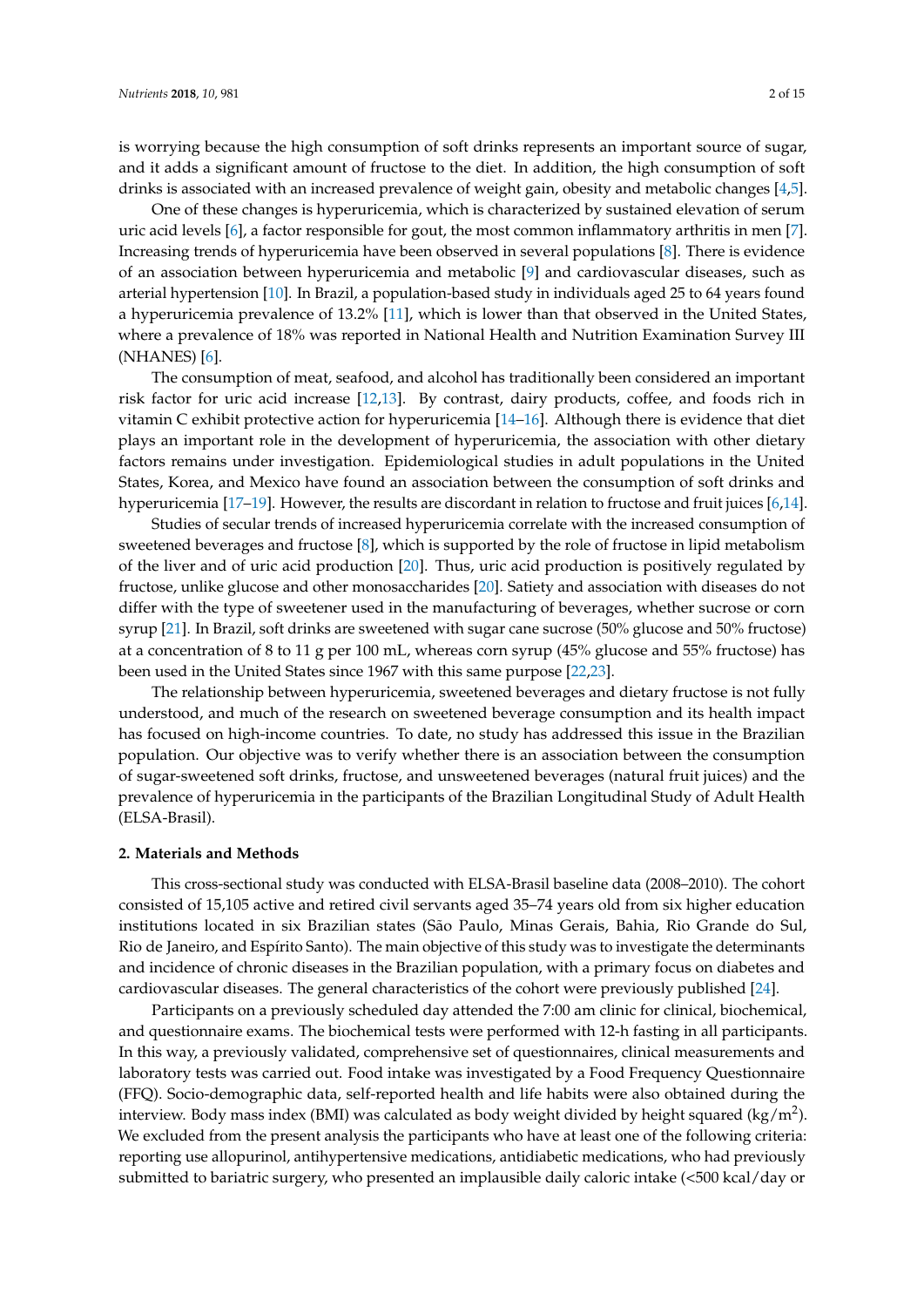>6000 kcal/day), who consumed dietary soft drinks, with BMI <  $18.5 \text{ kg/m}^2$  or  $\geq$  40 kg/m<sup>2</sup>, and those with missing data of potentially confounding variables. The final sample consisted of 7123 participants  $(Figure 1)$  $(Figure 1)$ .

<span id="page-2-0"></span>

**Figure 1.** Exclusion flowchart for ELSA-Brasil participants. **Figure 1.** Exclusion flowchart for ELSA-Brasil participants.

General information on gauging and clinical exams can be found elsewhere [25]. General information on gauging and clinical exams can be found elsewhere [\[25\]](#page-12-16). Socio-demographic data (sex, age, income, and education) and lifestyle (smoking, physical activity, and alcohol consumption) were collected through a face-to-face interview using a standardized questionnaire [\[26\]](#page-12-17). Regarding the use of tobacco and alcohol, a questionnaire on the past and current use was implemented and the variables were coded in non-user, former and current.

Food intake was obtained through an FFQ that was developed and validated in the target Food intake was obtained through an FFQ that was developed and validated in the target population [27]. The FFQ of ELSA-Brasil is a semi-quantitative questionnaire composed of 114 items, population [\[27\]](#page-13-0). The FFQ of ELSA-Brasil is a semi-quantitative questionnaire composed of 114 items, whose objective is to evaluate habitual consumption in the last 12 months. The daily intake of whose objective is to evaluate habitual consumption in the last 12 months. The daily intake of nutrients and calories was estimated using the Nutrition Data System for Research (NDSR) software. nutrients and calories was estimated using the Nutrition Data System for Research (NDSR) software. The extreme values of consumption (above the 99th percentile) were replaced by the exact 99th percentile. In addition, when the participant voluntarily mentioned the seasonal consumption of percentile. In addition, when the participant voluntarily mentioned the seasonal consumption of some item/food or drink, the total amount of daily consumption of this food was multiplied by 0.25.

Regarding drinks, the participants were asked about their consumption (yes/no) and the frequency of consumption of a portion (equivalent to 250 mL). The participants were then grouped according to their daily intake of sugar-sweetened soft drinks: 0 portions/day, <0.1 portions/day,  $\geq$ 0.1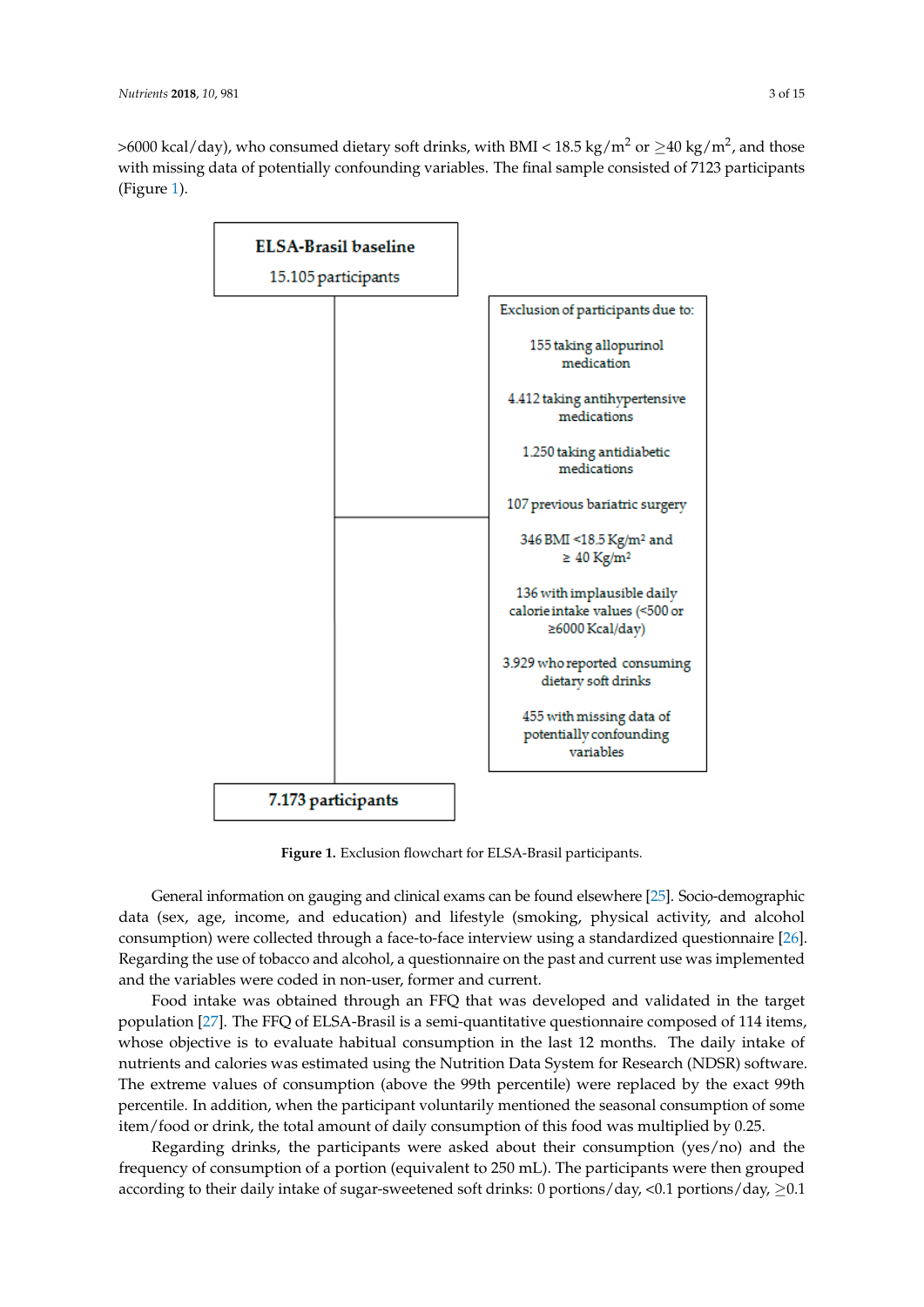to <1 portion/day and ≥1 portion/day. The same daily cut-off points were used for non-processed fruit juices. The total fructose in the diet was analysed in quartiles of consumption  $(g/day)$ .

Blood samples were obtained when the participants were fasting and were quickly processed to obtain serum, which was stored locally at −80 ◦C until being sent to the Central Laboratory of ELSA-Brasil (São Paulo) monthly for the determination of analytes. The protocol of blood collection, processing and biological transport was standardized as described by Fedeli et al. (2013) [\[28\]](#page-13-1). Serum uric acid was determined by the Uricase (colorimetric enzyme) method (ADVIA 1200 automated analyzer—Siemens Healthcare Diagnostics, USA) and serum creatinine by the Jaffe method (ADVIA 1200 automated analyzer—Siemens Healthcare Diagnostics, USA), after the application of a conversion factor [\[29\]](#page-13-2). Hyperuricemia was defined as serum uric acid > 7.0 mg/dL in men and >6.0 mg/dL in women [\[30\]](#page-13-3). To assess renal function, the glomerular filtration rate (GFR) (mL/min/1.73 m<sup>2</sup>) was calculated according to the Chronic Kidney Disease Epidemiology Collaboration (CKD-EPI) equation [\[31\]](#page-13-4), but no correction by race was implemented, according to validation studies for the Brazilian population [\[32](#page-13-5)[,33\]](#page-13-6).

Body measurements (weight, height and waist circumference [WC]) were measured according to standard procedures. The cut-off points used to assess WC were those recommended by the World Health Organization (WHO) [\[34\]](#page-13-7). Physical activity was estimated from the International Physical Activity Questionnaire (IPAQ) long version, in the domains of leisure physical activity in free time and physical activity of displacement [\[35\]](#page-13-8), and was categorized as low, moderate, and high.

Potentially confounding variables were divided into the following categories: age (35–55, 45–54, 55–64, and 65–74 years), education (higher, average, fundamental), per capita income (in dollar), smoking (non-smoker, former smoker, and smoker), consumption of alcohol (never used, ex-user, and user), daily fruit consumption (yes/no), daily vegetable consumption (yes/no), use of vitamin supplements (yes/no), menopause (yes/no), hormone replacement therapy (yes/no), and WC (adequate/inadequate). The mean daily consumption of calories (quartis), meat and seafood  $(g/day)$ , milk and dairy products  $(g/day)$ , vitamin C (mg/day), and glomerular filtration rate (GFR) (mL/min/1.73 m<sup>2</sup>) was also assessed. WC was used as an adjustment instead of BMI because it is a commonly used method to assess visceral adiposity [\[36\]](#page-13-9). Thus, the accumulation of visceral fat, rather than subcutaneous fat, is associated with hyperuricemia in patients with primary gout [\[37\]](#page-13-10).

Exploratory analyses by sex and evaluating the relationship between hyperuricemia and socio-demographic variables, life habits, self-reported health and food consumption were performed. Stratification by sex was justified by the presence of interaction on the association between outcome and exposure variables. To test the significant differences between the groups, we used Student's *t*-tests for the continuous variables and the chi-squared test for the categorical variables. Sex-stratified multivariate logistic regression models were used to estimate the parameters of association between the consumption of sugar-sweetened soft drinks, fruit juices, dietary fructose, and hyperuricemia, after adjusting for potentially confounding variables (Odds Ratio [OR] and 95% confidence intervals [CI]). Model 1 included the sociodemographic variables age, sex, schooling, and per capita income. Model 2 included the variables of model 1, in addition to smoking, physical activity, alcohol use, WC, and GFR. Model 3 included the variables of models 1 and 2 in addition to caloric intake, daily consumption of fruits and vegetables, consumption of meat, fish and seafood, milk and dairy products, vitamin C intake, coffee consumption, and the use of vitamin supplements. For women, model 3 was further adjusted for menopause and the current use of hormone therapy.

Multiple linear regression models adjusted for the same covariates (models 1, 2, and 3) were also performed to verify the associations between the consumption of soft drinks, non-processed fruit juice and fructose and the serum levels of serum uric acid. In both models, a linear trend test (likelihood ratio test) was performed.

To isolate the effect of the addition of sucrose in sugar-sweetened soft drinks, which is responsible for metabolic effects, the analyses were repeated using unsweetened, non-processed fruit juice as the main exposure variable. Total dietary fructose (g/day) was also analysed.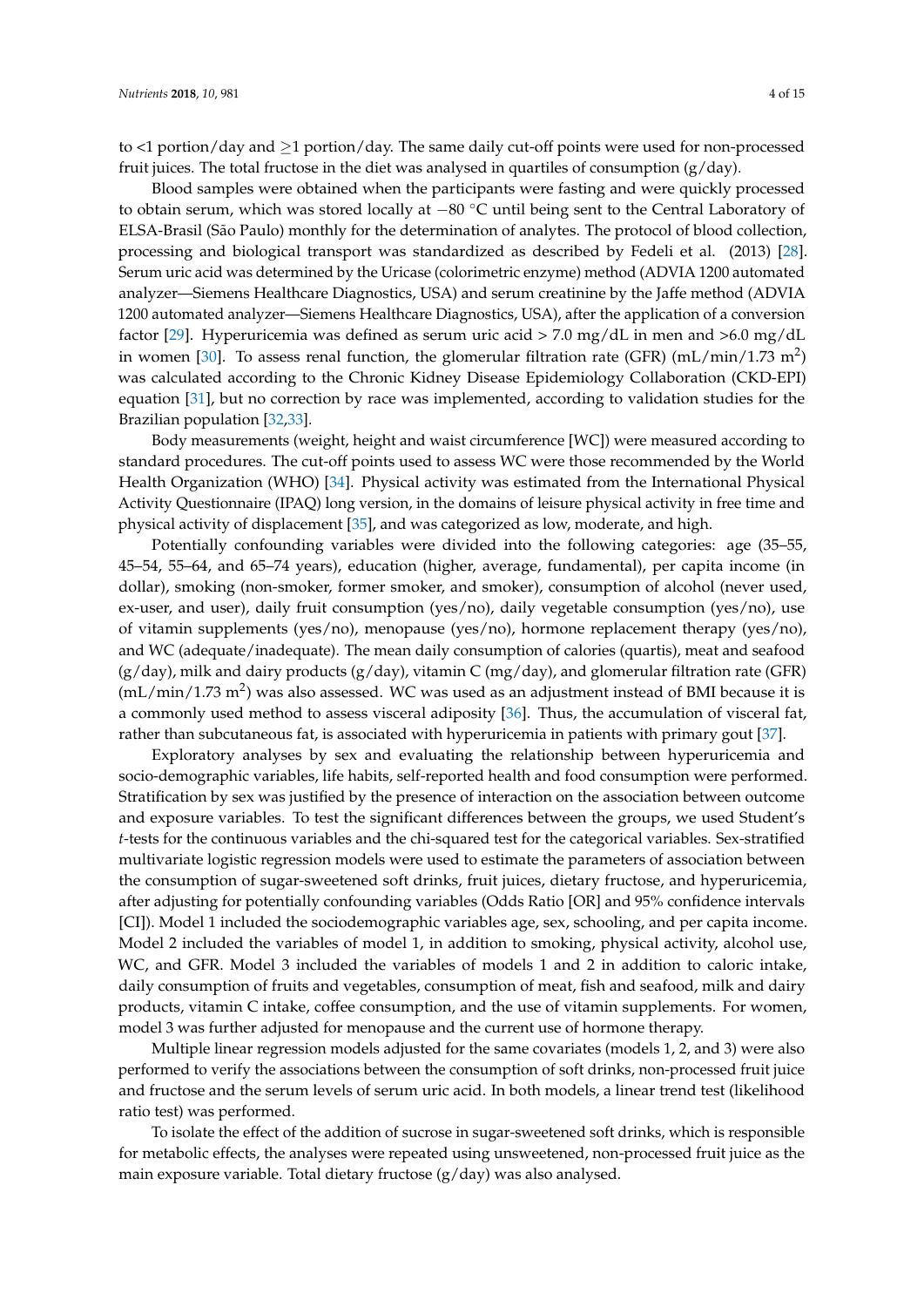The data were processed and analysed using Stata statistical software, version 12.0 (Stata Corp., College Station, TX, USA). The level of significance was set at *p* < 0.05. ELSA-Brasil was approved in the Research Ethics Committees of each participating institution. All participants signed an informed consent form.

#### **3. Results**

In this analysis, 7173 participants (46.4% men) from the ELSA-Brasil baseline were included; their general characteristics are described in Table [1.](#page-4-0) The mean age was  $50 \pm 8.4$  years, and most participants had higher education. The mean serum uric acid level was  $6.3 \pm 1.3$  mg/dL in men and  $4.5 \pm 1.0$  mg/dL in women ( $p < 0.001$ ). The prevalence of hyperuricemia was 17.3% ( $n = 1242$ ), corresponding to 27.3% in males and 8.7% in females  $(p < 0.001)$ . Most of the characteristics evaluated differed between men and women, including age, income, education, smoking, alcohol use, physical activity, WC, and vitamin/mineral supplement use. Men reported consuming an average of  $45 \pm 82$  kcal/day from soft drinks, whereas women reported  $22 \pm 56$  kcal/day ( $p < 0.001$ ). The consumption of soft drinks was higher in males than in females (*p* < 0.001), whereas that of fruit juices was higher in females ( $p = 0.050$ ). Other variables of food consumption, including daily consumption of fruits and vegetables, meat, fish and seafood, dairy products, fructose, and total daily calories, were also significantly different between the sexes.

| Variable                              | Male<br>$(n = 3.325)$ | Female<br>$(n = 3.848)$ | $p$ -Value $*$ |
|---------------------------------------|-----------------------|-------------------------|----------------|
| Age (years)                           |                       |                         | 0.045          |
| 35 to 44                              | 996 (30)              | 1064 (27.7)             |                |
| 45 to 54                              | 1418 (42.6)           | 1640 (46.2)             |                |
| 55 to 64                              | 707 (21.3)            | 912 (23.7)              |                |
| 65 to 74                              | 204(6.1)              | 232(6.0)                |                |
| Race                                  |                       |                         | 0.441          |
| No white                              | 1690 (50.8)           | 1948 (50.6)             |                |
| White                                 | 1635 (49.2)           | 1900 (49.4)             |                |
| Education                             |                       |                         | < 0.001        |
| Elementary                            | 552 (16.6)            | 309(8.0)                |                |
| Middle and high school                | 1198 (36.0)           | 1447 (37.6)             |                |
| College or higher                     | 1575 (47.4)           | 2092 (54.4)             |                |
| Smoking                               |                       |                         | < 0.001        |
| Non-smoker                            | 1782 (53.6)           | 2442 (63.5)             |                |
| Former smoker                         | 1009 (30.3)           | 887 (23.1)              |                |
| Smoker                                | 534 (16.1)            | 519 (13.5)              |                |
| Alcohol consumption                   |                       |                         | < 0.001        |
| Non-drinker                           | 145 (4.4)             | 551 (14.3)              |                |
| Former drinker                        | 648 (19.5)            | 729 (18.9)              |                |
| Current drinker                       | 2532 (76.2)           | 2568(66.7)              |                |
| Physical activity during leisure time |                       |                         | < 0.001        |
| Low                                   | 2476 (74.5)           | 3095 (80.4)             |                |
| Moderate                              | 481 (14.5)            | 454 (11.8)              |                |
| High                                  | 368 (11.1)            | 299 (7.8)               |                |
| Waist circumference                   |                       |                         | < 0.001        |
| Adequate                              | 1949 (58.6)           | 1447 (37.6)             |                |
| Inadequate                            | 1376 (41.4)           | 2401 (62.4)             |                |

<span id="page-4-0"></span>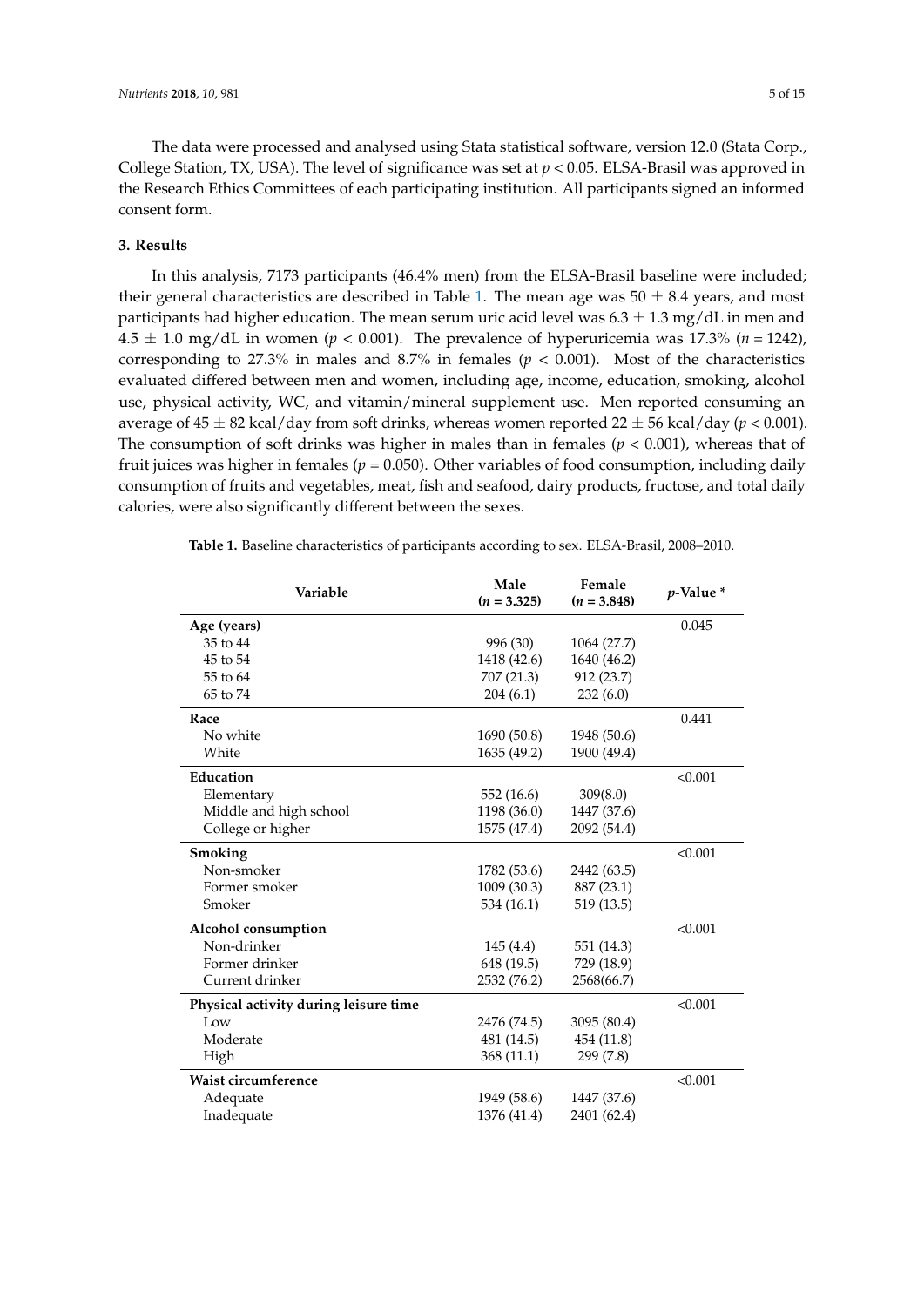| Variable                             | Male<br>$(n = 3.325)$ | Female<br>$(n = 3.848)$ | $p$ -Value $*$ |
|--------------------------------------|-----------------------|-------------------------|----------------|
| Hyperuricemia                        |                       |                         | < 0.001        |
| Yes                                  | 907 (27.3)            | 335(8.7)                |                |
| No                                   | 2418(72.7)            | 3513 (91.3)             |                |
| GFR (mL/min/1.73 m <sup>2</sup> )    |                       |                         | 0.060          |
| <60                                  | 97 9 (2.92)           | 86 (2.23)               |                |
| > 60                                 | 3228 (97.08)          | 3762 (97.77)            |                |
| Daily intake of fruits               |                       |                         | < 0.001        |
| Yes                                  | 1477 (43.5)           | 2371 (61.6)             |                |
| N <sub>o</sub>                       | 1878 (56.5)           | 1477 (38.4)             |                |
| Daily intake of vegetables           |                       |                         | < 0.001        |
| Yes                                  | 1437 (43.2)           | 2116 (55)               |                |
| No                                   | 1888 (56.8)           | 1732 (45)               |                |
| Use of vitamin supplements           |                       |                         | < 0.001        |
| Yes                                  | 285 (8.6)             | 550 (14.3)              |                |
| No                                   | 3040 (91.4)           | 3298 (85.7)             |                |
| Age (years)                          | $49 \pm 8.5$          | $50 \pm 8.3$            | 0.035          |
| Per capita income (US\$)             | $1745 \pm 2276$       | $3136 \pm 2633$         | < 0.001        |
| Uric acid (mg/dL)                    | $6.3 \pm 1.3$         | $4.5 \pm 1.0$           | < 0.001        |
| GFR $(mL/min/1.73 m2)$               | $86 \pm 14$           | $89\pm15$               | < 0.001        |
| Waist circumference (cm)             | $92 \pm 10$           | $84 \pm 11$             | < 0.001        |
| Dietary intake                       |                       |                         |                |
| Meat intake (g/day)                  | $205 \pm 132$         | $157 \pm 115$           | < 0.001        |
| Seafood intake (g/day)               | $57 \pm 66$           | $50 \pm 60$             | < 0.001        |
| Dairy food intake (g/day)            | $293 \pm 278$         | $340 \pm 279$           | < 0.001        |
| Coffee intake (mL/day)               | $146 \pm 127$         | $145 \pm 125$           | 0.847          |
| Sugar-sweetened soft drinks (mL/day) | $117 \pm 212$         | $58 \pm 145$            | < 0.001        |
| Fruit juice (mL/day)                 | $44 \pm 114$          | $50 \pm 119$            | 0.050          |
| Total fructose (g/day)               | $35 \pm 20$           | $32 \pm 18$             | < 0.001        |
| Vitamin C (mg/day)                   | $351 \pm 250$         | $349 \pm 239$           | 0.707          |
| Total energy (kcal/day)              | $2647 \pm 814$        | $2123 \pm 710$          | < 0.001        |

| <b>Table 1.</b> Cont. |
|-----------------------|
|-----------------------|

GFR = Glomerular filtration rate. Data were expressed as mean  $\pm$  SD for continuous variables and n (%) for categorical variables. \* *p* < 0.05. Calculated by Student's *t*-tests for continuous variables and chi-square tests for categorical variables.

Table [2](#page-6-0) shows the demographic and clinical characteristics of men and women with normal or elevated uric acid levels. The frequency of hyperuricemia was relatively stable as age increased in men, but it was markedly increased in women. Alcohol consumption increased the frequency of hyperuricemia in men, whereas this habit hardly affected women. According to the dietary habit analysis, the consumption of fruits and vegetables was largely independent of the presence or absence of hyperuricemia. However, both men and women with hyperuricemia consumed smaller amounts of dairy products ( $p < 0.001$  and  $p = 0.004$ , respectively). Higher consumption of meat, coffee, and sugar-sweetened soft drinks was also observed in men who had hyperuricemia ( $p = 0.005$ ,  $p = 0.005$ and *p* < 0.001, respectively), whereas women with the same condition had a higher consumption of fish and seafood ( $p = 0.004$ ) and total daily fructose ( $p = 0.004$ ).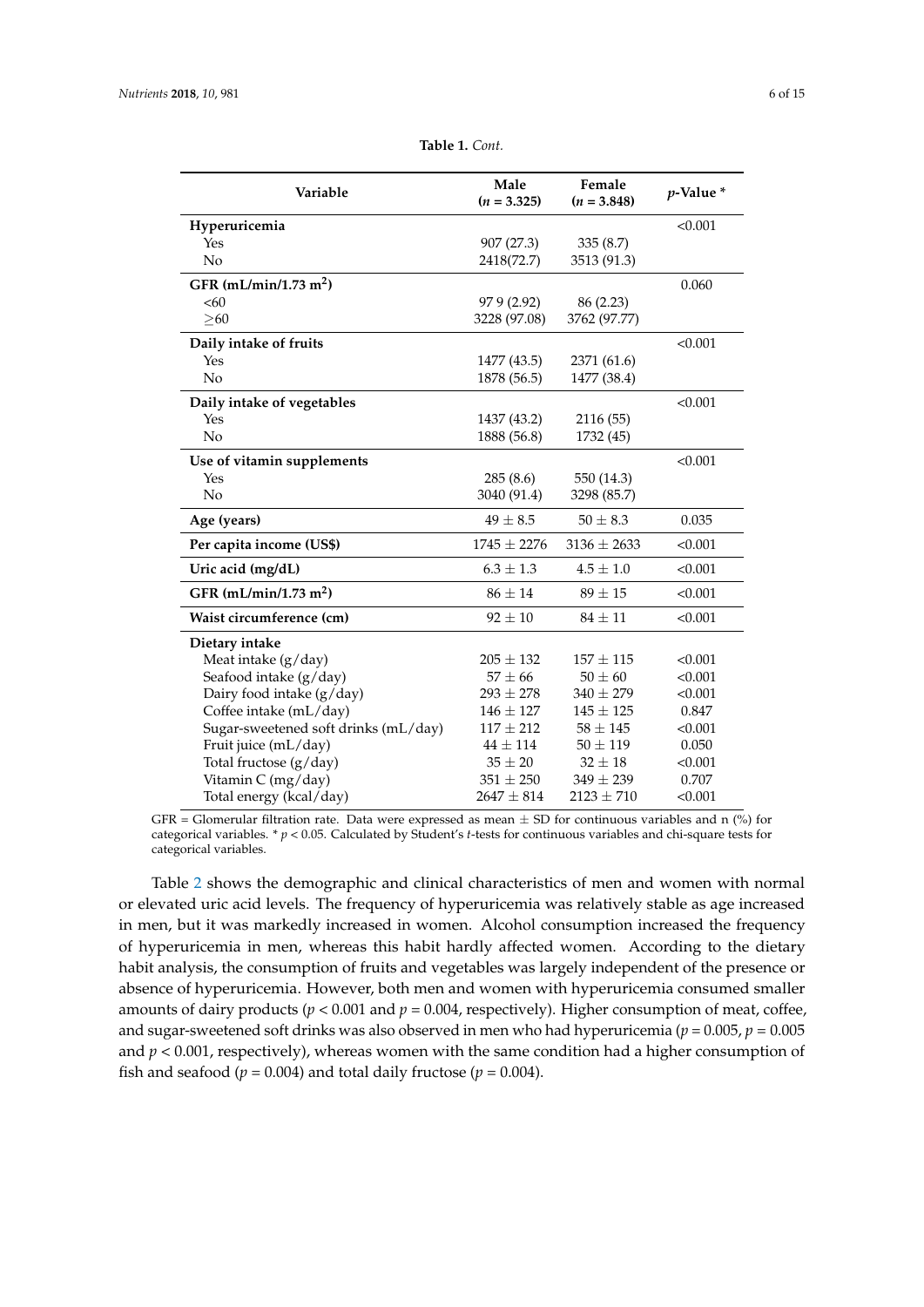<span id="page-6-0"></span>

|                                                 | Male $(n = 3.325)$           |                              | Female $(n = 3.848)$ |                              |                              |                |
|-------------------------------------------------|------------------------------|------------------------------|----------------------|------------------------------|------------------------------|----------------|
|                                                 | Hyperuricemia                |                              | Hyperuricemia        |                              |                              |                |
| Variable                                        | No                           | Yes                          | $p$ -Value *         | No                           | Yes                          | $p$ -Value *   |
|                                                 | $(n = 2418)$                 | $(n = 907)$                  |                      | $(n = 3513)$                 | $(n = 335)$                  |                |
| Age (years)                                     |                              |                              | 0.101                |                              |                              | < 0.001        |
| 35 to 44                                        | 744 (74.7)                   | 252(25.3)                    |                      | 1014 (95.3)                  | 50 (4.7)                     |                |
| 45 to 54<br>55 to 64                            | 1003 (70.7)<br>515(72.8)     | 415 (29.3)<br>192 (27.2)     |                      | 1507 (91.9)<br>796 (87.3)    | 133(8.1)<br>116 (12.7)       |                |
| 65 to 74                                        | 156 (76.5)                   | 48 (23.5)                    |                      | 196 (84.5)                   | 36(15.5)                     |                |
| Race                                            |                              |                              | 0.311                |                              |                              | 0.385          |
| No white                                        | 1242 (73.5)                  | 448 (26.5)                   |                      | 1786 (91.7)                  | 162(8.3)                     |                |
| White                                           | 1176 (71.9)                  | 459 (28.1)                   |                      | 1727 (90.9)                  | 173(9.1)                     |                |
| Education                                       |                              |                              | 0.005                |                              |                              | < 0.001        |
| Elementary                                      | 383 (69.4)                   | 169 (30.6)                   |                      | 265 (85.8)                   | 44 (14.2)                    |                |
| Middle and high school<br>College or higher     | 862 (72.0)<br>1173 (74.5)    | 336(28.0)<br>402(25.5)       |                      | 1320 (91.2)<br>1928 (92.9)   | 127(8.8)<br>164 (7.8)        |                |
|                                                 |                              |                              |                      |                              |                              |                |
| Smoking<br>Non-smoker                           | 1340 (75.2)                  | 442 (24.8)                   | < 0.001              | 2267 (92.8)                  | 175(7.2)                     | < 0.001        |
| Former smoker                                   | 677(67.1)                    | 332 (32.9)                   |                      | 778 (87.7)                   | 109 (12.3)                   |                |
| Smoker                                          | 401 (75.1)                   | 133 (24.9)                   |                      | 468 (90.2)                   | 51 (9.8)                     |                |
| Alcohol consumption                             |                              |                              | < 0.001              |                              |                              | 0.885          |
| Non-drinker                                     | 121 (83.4)                   | 24 (16.6)                    |                      | 506 (91.8)                   | 45(8.2)                      |                |
| Former drinker                                  | 510 (78.7)                   | 138 (21.3)                   |                      | 663 (90.9)                   | 66 (9.1)                     |                |
| Current drinker                                 | 1787 (70.6)                  | 745 (29.4)                   |                      | 2344 (91.3)                  | 224 (8.7)                    |                |
| Physical activity during leisure time           |                              |                              | 0.128                |                              |                              | 0.934          |
| Low                                             | 1779 (71.8)                  | 697 (28.2)                   |                      | 2823 (91.2)                  | 272 (8.8)                    |                |
| Moderate                                        | 358 (74.4)                   | 123 (25.6)                   |                      | 416 (91.6)                   | 38(8.4)                      |                |
| High                                            | 281 (76.4)                   | 87 (23.6)                    |                      | 274 (91.6)                   | 25(8.4)                      |                |
| Waist circumference                             |                              |                              | < 0.001              |                              |                              | < 0.001        |
| Adequate<br>Inadequate                          | 1573 (80.7)<br>845 (61.4)    | 376 (19.3)<br>531 (38.6)     |                      | 1405 (97.1)<br>2108 (87.8)   | 42(2.9)<br>293 (12.2)        |                |
|                                                 |                              |                              |                      |                              |                              |                |
| GFR (mL/min/1.73 m <sup>2</sup> )<br>< 60       | 43 (44.3)                    | 54 (55.7)                    | < 0.001              | 58 (67.4)                    | 28(32.6)                     | < 0.001        |
| > 60                                            | 2375 (73.6)                  | 853 (26.4)                   |                      | 3455 (91.8)                  | 307(8.2)                     |                |
| Daily intake of fruits                          |                              |                              | 0.104                |                              |                              | 0.118          |
| Yes                                             | 1073 (74.2)                  | 374 (25.8)                   |                      | 2154 (90.8)                  | 217(9.2)                     |                |
| No                                              | 1345 (71.6)                  | 533 (28.4)                   |                      | 1359 (92.0)                  | 118(8.0)                     |                |
| Daily intake of vegetables                      |                              |                              | 0.479                |                              |                              | 0.023          |
| Yes                                             | 1036 (72.1)                  | 401 (27.9)                   |                      | 1914 (90.5)                  | 202(9.5)                     |                |
| No                                              | 1382 (73.2)                  | 506 (26.8)                   |                      | 1599 (92.3)                  | 133(7.7)                     |                |
| Use of vitamin supplements                      |                              |                              | 0.224                |                              |                              | 0.042          |
| Yes<br>No                                       | 216 (75.8)<br>2202 (72.4)    | 89 (24.2)<br>838 (27.6)      |                      | 513 (93.3)<br>3000 (91.0)    | 37(6.7)<br>298(9.0)          |                |
|                                                 | $49 \pm 9$                   |                              |                      | $49\pm8$                     |                              |                |
| Age (years)<br>Per capita income (US\$)         |                              | $50 \pm 8$                   | 0.654                |                              | $53 \pm 8$                   | < 0.001        |
|                                                 | $2803 \pm 2324$              | $2584 \pm 2137$              | 0.014                | $3159 \pm 2633$              | $2904 \pm 2632$              | 0.089          |
| Uric acid (mg/dL)                               | $5.6 \pm 0.8$                | $8 \pm 0.9$                  | < 0.001              | $4.3 \pm 0.8$                | $6.6 \pm 0.6$                | < 0.001        |
| GFR $(mL/min/1.73 m2)$                          | $88 \pm 14$                  | $81 \pm 15$                  | < 0.001              | $89 \pm 14$                  | $80 \pm 15$                  | < 0.001        |
| Waist circumference (cm)                        | $90 \pm 10$                  | $97\pm10$                    | < 0.001              | $83 \pm 10$                  | $94 \pm 11$                  | < 0.001        |
| Dietary intake                                  |                              |                              |                      |                              |                              |                |
| Meat intake $(g/day)$<br>Seafood intake (g/day) | $201 \pm 132$                | $215 \pm 131$                | 0.005<br>0.716       | $168 \pm 116$                | $165 \pm 107$                | 0.751<br>0.004 |
| Dairy food intake (g/day)                       | $57 \pm 66$<br>$306 \pm 281$ | $59 \pm 65$<br>$256 \pm 264$ | < 0.001              | $49 \pm 58$<br>$344 \pm 279$ | $59 \pm 71$<br>$298 \pm 265$ | 0.004          |
| Coffee intake (mL/day)                          | $142 \pm 125$                | $156 \pm 130$                | 0.005                | $145 \pm 126$                | $146 \pm 119$                | 0.942          |
| Sugar-sweetened soft drinks (mL/day)            | $110 \pm 205$                | $140 \pm 230$                | < 0.001              | $57\pm146$                   | $63 \pm 130$                 | 0.502          |
| Fruit juice (mL/day)                            | $44 \pm 116$                 | $41 \pm 107$                 | 0.464                | $49 \pm 119$                 | $46 \pm 116$                 | 0.593          |
| Total fructose (g/day)                          | $34 \pm 19$                  | $35 \pm 21$                  | 0.989                | $32 \pm 17$                  | $36 \pm 20$                  | 0.001          |
| Vitamin C (mg/day)                              | $348 \pm 245$                | $358 \pm 260$                | 0.293                | $348 \pm 239$                | $353 \pm 229$                | 0.742          |
| Total energy (kcal/day)                         | $2643 \pm 810$               | $2658 \pm 826$               | 0.626                | $2112 \pm 706$               | $2128 \pm 743$               | 0.909          |

| Table 2. Characteristics according to hyperuricemia status. ELSA-Brasil, 2008-2010. |  |
|-------------------------------------------------------------------------------------|--|
|                                                                                     |  |

GFR = Glomerular filtration rate. Data were expressed as mean  $\pm$  SD for continuous variables and n (%) for categorical variables. \* *p* < 0.05. Calculated by Student's *t*-tests for continuous variables and chi-square tests for categorical variables.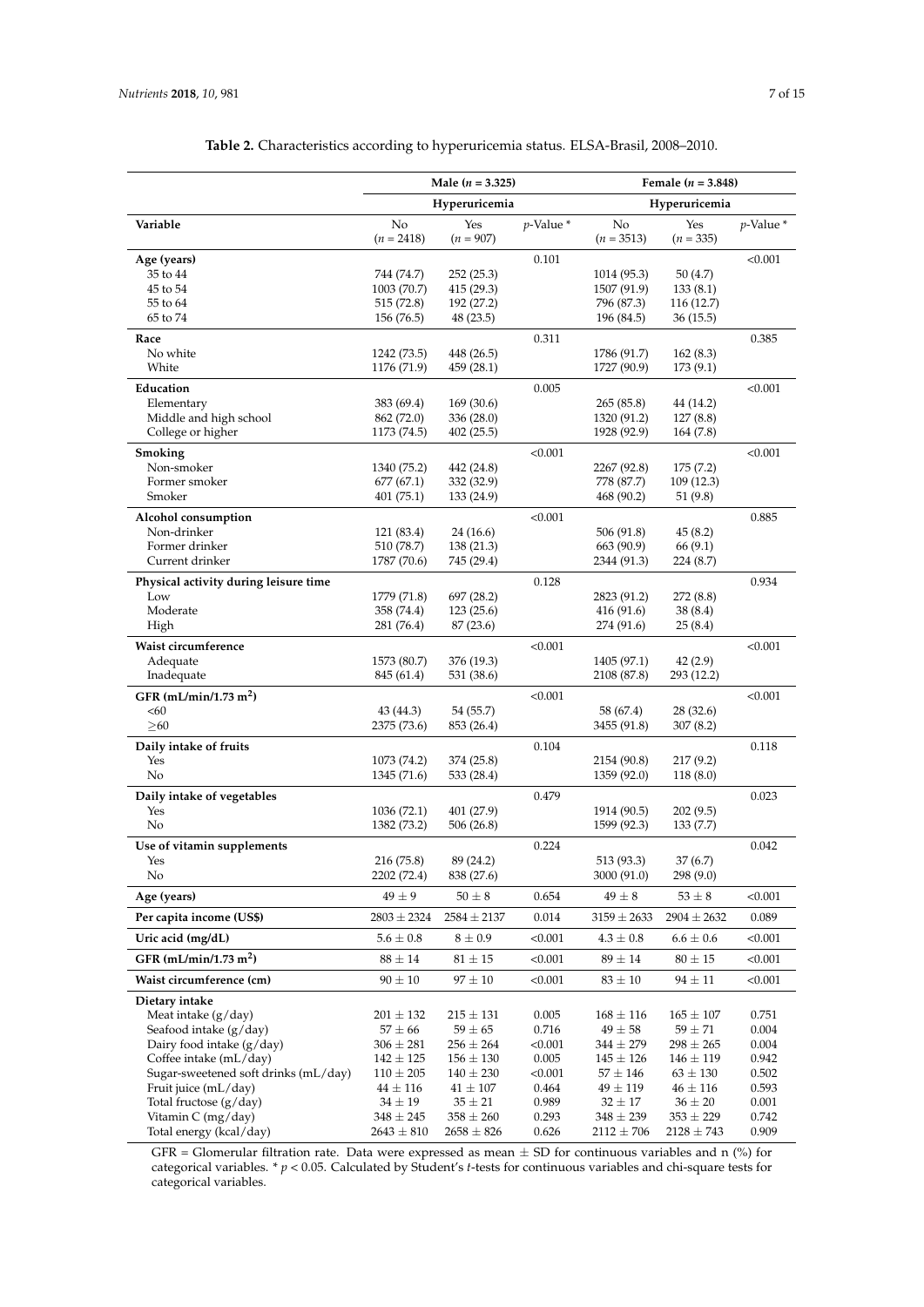The results of the multiple logistic regression analysis showed a positive association between sugar-sweetened soft drinks and fructose consumption and the presence of hyperuricemia in men (Table [3\)](#page-7-0). In this group, all categories of sugar-sweetened soft drink consumption were associated with a higher probability of hyperuricemia compared to non-consumers. Even after adjustment for socio-demographic variables, life habits, health and food consumption, positive associations remained. After adjustment, the daily consumption of a portion of sugar-sweetened soft drinks (250 mL) almost doubled the occurrence of hyperuricemia (OR = 1.89, 95% CI, 1.39–2.57); there was also a dose-response gradient. In women, however, the consumption of  $\geq 0.1$  to <1.0 servings of sugar-sweetened soft drinks/day was associated with a higher chance of hyperuricemia ( $OR = 1.61$ ,  $95\%$  CI, 1.18–2.18), but without a dose-response gradient. Regarding fructose, the highest quartile of consumption in men  $(OR = 1.30, 95\% \text{ CI } 1.00-1.68)$  and the third and fourth quartiles of consumption in women  $(OR = 1.48,$ 95% CI, 1.03–2.14; OR = 1.47, 95% CI, 1.00–2.20, respectively) were positively associated with the presence of hyperuricemia after adjustment. However, the dose-response was only observed in men. Conversely, the consumption of fruit juice was not associated with hyperuricemia.

| Variable                                   | $\boldsymbol{n}$                           | Model 1             | Model 2             | Model 3             |  |  |  |
|--------------------------------------------|--------------------------------------------|---------------------|---------------------|---------------------|--|--|--|
|                                            |                                            | OR (95% CI)         | OR (95% CI)         | OR (95% CI)         |  |  |  |
| Male $(n = 3.325)$                         |                                            |                     |                     |                     |  |  |  |
|                                            | Sugar-sweetened soft drinks (servings/day) |                     |                     |                     |  |  |  |
| $\Omega$                                   | 933                                        | 1.00                | 1.00                | 1.00                |  |  |  |
| $>0$ to $< 0.1$                            | 666                                        | $1.26(1.00-1.60)$   | $1.21(1.00-1.55)$   | $1.25(1.00-1.60)$   |  |  |  |
| $\geq 0.1$ to <1                           | 1382                                       | $1.60(1.31-1.96)$   | $1.54(1.25-1.90)$   | $1.62(1.30-2.01)$   |  |  |  |
| >1                                         | 344                                        | $1.84(1.39 - 2.43)$ | $1.74(1.30 - 2.34)$ | 1.89 (1.39-2.57)    |  |  |  |
| $p^*$                                      |                                            | < 0.001             | < 0.001             | < 0.001             |  |  |  |
| Fruit juice (servings/day)                 |                                            |                     |                     |                     |  |  |  |
| 0                                          | 2.506                                      | 1.00                | 1.00                | 1.00                |  |  |  |
| $>0$ to $< 0.1$                            | 187                                        | $0.89(0.62 - 1.27)$ | $0.86(0.60-1.25)$   | $0.86(0.59-1.25)$   |  |  |  |
| $≥0.1$ to $≤0.9$                           | 498                                        | $1.13(0.90 - 1.41)$ | $1.17(0.93 - 1.48)$ | $1.24(0.97-1.57)$   |  |  |  |
| >1                                         | 134                                        | $1.09(0.73 - 1.62)$ | $1.08(0.71 - 1.64)$ | $1.29(0.84 - 1.98)$ |  |  |  |
| $p^*$                                      |                                            | 0.604               | 0.452               | 0.441               |  |  |  |
| Total fructose (g/day)                     |                                            |                     |                     |                     |  |  |  |
| Quartile 1 (14 $\pm$ 4)                    | 805                                        | 1.00                | 1.00                | 1.00                |  |  |  |
| Quartile 2 (25 $\pm$ 3)                    | 774                                        | $0.82(0.65 - 1.03)$ | $0.81(0.64 - 1.02)$ | $0.84(0.66 - 1.07)$ |  |  |  |
| Quartile 3 (36 $\pm$ 4)                    | 835                                        | $0.77(0.62 - 0.96)$ | $0.78(0.62 - 0.98)$ | $0.86(0.67 - 1.11)$ |  |  |  |
| Quartile 4 (60 $\pm$ 17)                   | 911                                        | $1.04(0.85-1.29)$   | $1.11(0.89 - 1.39)$ | $1.30(1.00-1.68)$   |  |  |  |
| $p^*$                                      |                                            | 0.005               | 0.004               | 0.002               |  |  |  |
| Female $(n = 3.848)$ **                    |                                            |                     |                     |                     |  |  |  |
| Sugar-sweetened soft drinks (servings/day) |                                            |                     |                     |                     |  |  |  |
| $\Omega$                                   | 1660                                       | 1.00                | 1.00                | 1.00                |  |  |  |
| $>0$ to $< 0.1$                            | 1083                                       | $1.08(0.80 - 1.44)$ | $1.01(0.74 - 1.37)$ | $1.00(0.74 - 1.17)$ |  |  |  |
| $\geq$ 0.1 to <1                           | 947                                        | $1.70(1.28 - 2.26)$ | $1.59(1.18 - 2.13)$ | $1.61(1.18-2.18)$   |  |  |  |
| $\geq1$                                    | 158                                        | $1.34(0.74 - 2.41)$ | $1.16(0.63 - 2.13)$ | $1.14(0.61 - 2.13)$ |  |  |  |
| $p^*$                                      |                                            | 0.142               | 0.090               | 0.080               |  |  |  |
| Fruit juice (servings/day)                 |                                            |                     |                     |                     |  |  |  |
| 0                                          | 2747                                       | 1.00                | 1.00                | 1.00                |  |  |  |
| $>0$ to $< 0.1$                            | 287                                        | $0.73(0.44 - 1.20)$ | $0.77(0.46 - 1.28)$ | $0.80(0.48 - 1.33)$ |  |  |  |
| $\geq$ 0.1 to <1                           | 666                                        | $0.81(0.58 - 1.12)$ | $0.84(0.60 - 1.17)$ | $0.87(0.61 - 1.22)$ |  |  |  |
| $\geq1$                                    | 148                                        | $1.00(0.55 - 1.18)$ | $0.96(0.52 - 1.77)$ | $0.91(0.49 - 1.70)$ |  |  |  |
| $p^*$                                      |                                            | 0.442               | 0.634               | 0.717               |  |  |  |
| Total fructose (g/day)                     |                                            |                     |                     |                     |  |  |  |
| Quartile 1 (15 $\pm$ 4)                    | 988                                        | 1.00                | 1.00                | 1.00                |  |  |  |
| Quartile 2 (26 $\pm$ 3)                    | 1019                                       | $1.21(0.86 - 1.71)$ | $1.26(0.89 - 1.79)$ | $1.32(0.92 - 1.89)$ |  |  |  |
| Quartile 3 (35 $\pm$ 4)                    | 959                                        | $1.42(1.01-1.98)$   | $1.43(1.01 - 2.02)$ | $1.48(1.03 - 2.14)$ |  |  |  |
| Quartile 4 (60 $\pm$ 16)                   | 882                                        | $1.48(1.05 - 2.06)$ | $1.41(1.00 - 2.00)$ | $1.47(1.00 - 2.20)$ |  |  |  |
| $p^*$                                      |                                            | 0.786               | 0.584               | 0.470               |  |  |  |

<span id="page-7-0"></span>**Table 3.** Multivariate-adjusted ORs (95% CIs) of hyperuricemia according to categories of intake of sugar-sweetened soft drink, fruit juice, and dietary fructose. ELSA-Brasil, 2008–2010.

Portion = 250 mL/day. 95% CI = 95% confidence interval; OR = odds ratio. Model 1: Adjusted for years, education and per capita income; Model 2: Adjusted for years, education, per capita income, smoking, physical activity, alcohol consumption, glomerular filtration rate and waist circumference; Model 3: Adjusted for years, education, per capita income, smoking, physical activity, alcohol consumption, glomerular filtration rate, waist circumference, total energy, meat intake, seafood intake, coffee intake, dairy food intake, daily intake of fruits, daily intake of vegetables, use of vitamin supplements, Vitamin C, and another beverages in the table; \* *p* for linear trend. \*\* For women, model 3 was additionally adjusted for menopause and postmenopausal hormone use.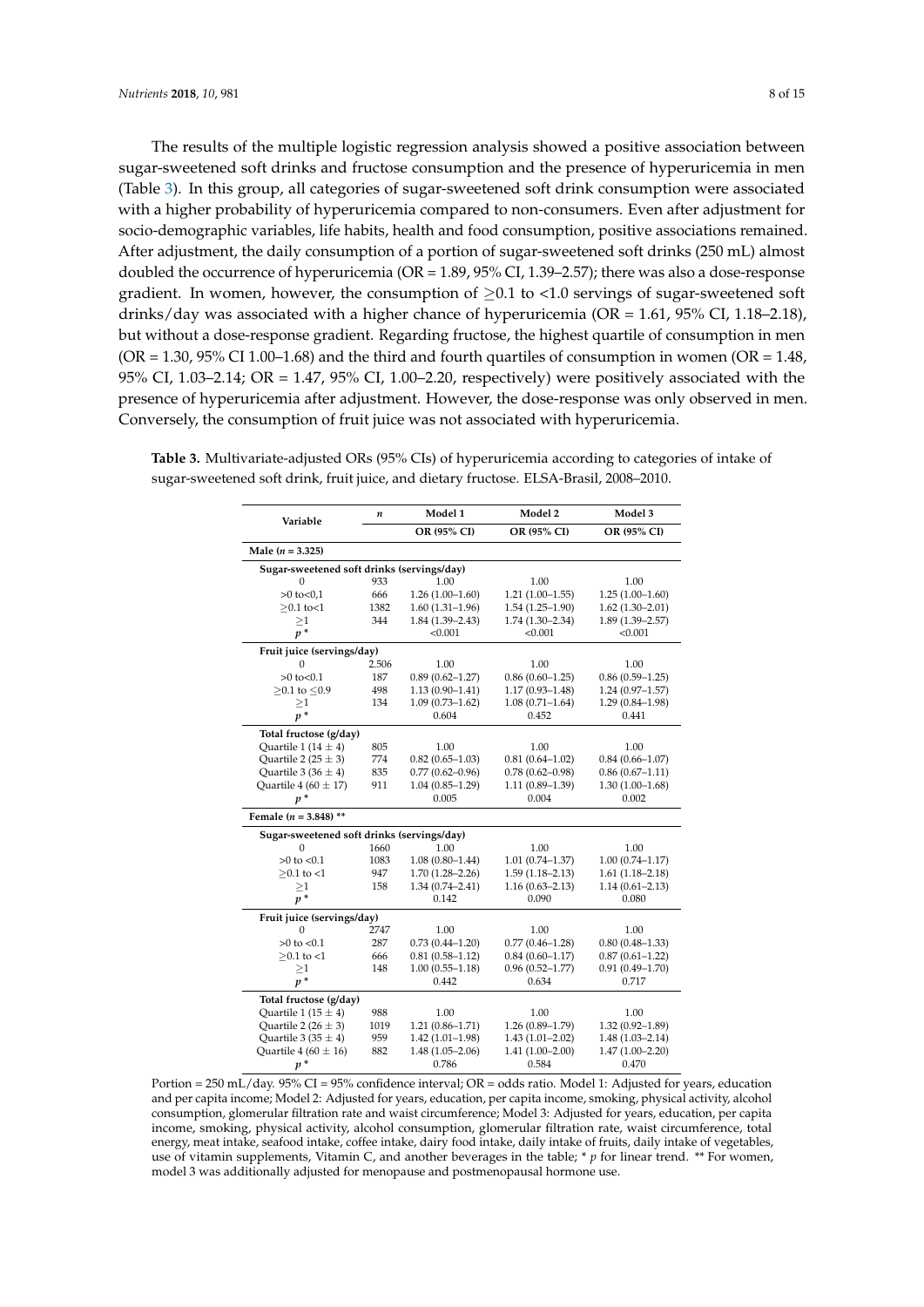The multivariate linear regression analysis results evaluating the effects of the consumption of sugar-sweetened soft drinks, fruit juice and fructose on serum uric acid levels are presented in Table [4.](#page-8-0) In the adjusted model, all categories of the consumption of soft drinks were associated with uric acid in both men and women. There was an average increase of 0.11 mg/dL of uric acid in men who consumed  $> 0$  to <0.1 servings of sugar-sweetened soft drinks/day compared to non-consumers;  $(p < 0.001)$ ; in those who consumed >1.0 servings per day, the increase was 0.30 mg/dL  $(p < 0.001)$ . In women with the same ranges, the mean increase was 0.08 mg/dL, 0.12 mg/dL and 0.15 mg/dL  $(p = 0.013)$ , respectively. After adjusting for all confounding variables, the uric acid levels in men who were in the highest quartile of daily fructose consumption were shown to increase by an average of 0.20 mg/dL (*p* = 0.022). For women, no association was found. The consumption of fruit juice was not statistically associated with serum uric acid levels.

| Variable                                   | n     | Model 1                  | Model 2                    | Model 3               |  |  |
|--------------------------------------------|-------|--------------------------|----------------------------|-----------------------|--|--|
|                                            |       | $\beta$ (95% CI)         | β (95% CI)                 | $\beta$ (95% CI)      |  |  |
| Male $(n = 3.325)$                         |       |                          |                            |                       |  |  |
| Sugar-sweetened soft drinks (servings/day) |       |                          |                            |                       |  |  |
| 0                                          | 933   | 0.00                     | 0.00                       | 0.00                  |  |  |
| $>0$ to $< 0.1$                            | 666   | $0.15(0.02 - 0.28)$      | $0.10 (-0.01 - 0.22)$      | $0.11(0.00 - 0.23)$   |  |  |
| $>0.1$ to $<1$                             | 1382  | $0.35(0.24 - 0.46)$      | $0.27(0.17-0.38)$          | $0.29(0.18 - 0.39)$   |  |  |
| >1                                         | 344   | $0.39(0.22 - 0.55)$      | $0.28(0.13 - 0.44)$        | $0.30(0.15 - 0.46)$   |  |  |
| $p^*$                                      |       | < 0.001                  | < 0.001                    | < 0.001               |  |  |
| Fruit juice (servings/day)                 |       |                          |                            |                       |  |  |
| 0                                          | 2.506 | 0.00                     | 0.00                       | 0.00                  |  |  |
| $>0$ to $< 0.1$                            | 187   | $-0.00$ ( $-0.20-0.19$ ) | $-0.06(-0.18-0.17)$        | $0.01 (-0.17 - 0.19)$ |  |  |
| $>0.1$ to $<1$                             | 498   | $0.00 (-0.12 - 0.13)$    | $0.03(-0.08-0.15)$         | $0.06(-0.05-0.18)$    |  |  |
| $\geq1$                                    | 134   | $0.03(-0.19-0.26)$       | $0.04 (-0.17 - 0.25)$      | $0.14(0.06 - 0.35)$   |  |  |
| $p^*$                                      |       | 0.970                    | 0.967                      | 0.948                 |  |  |
| Total fructose (g/day)                     |       |                          |                            |                       |  |  |
| Quartile 1 (14 $\pm$ 4)                    | 805   | 0.00                     | 0.00                       | 0.00                  |  |  |
| Quartile 2 (25 $\pm$ 3)                    | 774   | $-0.01(-0.14-0.11)$      | $-0.00$ ( $-0.12-0.11$ )   | $0.01 (-0.11 - 0.13)$ |  |  |
| Ouartile 3 (36 $\pm$ 4)                    | 835   | $-0.03(-0.15-0.09)$      | $0.01(-0.10-0.12)$         | $0.06(-0.06-0.18)$    |  |  |
| Quartile 4 (60 $\pm$ 17)                   | 911   | $0.08 (-0.04 - 0.20)$    | $0.10 (-0.00 - 0.22)$      | $0.20(0.05 - 0.32)$   |  |  |
| $p^*$                                      |       | 0.300                    | 0.413                      | 0.022                 |  |  |
| Female ( $n = 3.848$ ) **                  |       |                          |                            |                       |  |  |
| Sugar-sweetened soft drinks (servings/day) |       |                          |                            |                       |  |  |
| 0                                          | 1660  | 0.00                     | 0.00                       | 0.00                  |  |  |
| $>0$ to $< 0.1$                            | 1083  | $0.11(0.03 - 0.19)$      | $0.08(0.01 - 0.16)$        | $0.08(0.00 - 0.15)$   |  |  |
| $>0.1$ to $<1$                             | 947   | $0.19(0.11 - 0.27)$      | $0.13(0.05 - 0.21)$        | $0.12(0.04 - 0.20)$   |  |  |
| >1                                         | 158   | $0.28(0.12 - 0.45)$      | $0.16(0.00 - 0.31)$        | $0.15(0.00 - 0.31)$   |  |  |
| $p^*$                                      |       | < 0.001                  | 0.012                      | 0.013                 |  |  |
| Fruit juice (servings/day)                 |       |                          |                            |                       |  |  |
| 0                                          | 2747  | 0.00                     | 0.00                       | 0.00                  |  |  |
| $>0$ to $< 0.1$                            | 287   | $-0.06(-0.16-0.03)$      | $-0.00$ ( $-0.09-0.08$ )   | $-0.06(-0.18-0.04)$   |  |  |
| $>0.1$ to $<1$                             | 666   | $-0.07(0.14 - 0.00)$     | $-0.03(-0.10-0.03)$        | $-0.07(-0.15-0.00)$   |  |  |
| >1                                         | 148   | $-0.05(-0.16-0.05)$      | $-0.02$ ( $-0.13 - 0.07$ ) | $-0.04(-0.190.11)$    |  |  |
| $v^*$                                      |       | 0.235                    | 0.519                      | 0.488                 |  |  |
| Total fructose (g/day)                     |       |                          |                            |                       |  |  |
| Quartile 1 (15 $\pm$ 4)                    | 988   | 0.00                     | 0.00                       | 0.00                  |  |  |
| Quartile 2 (26 $\pm$ 3)                    | 1019  | $0.01 (-0.07 - 0.10)$    | $0.00 (-0.07 - 0.09)$      | $0.01 (-0.06 - 0.10)$ |  |  |
| Quartile 3 (35 $\pm$ 4)                    | 959   | $0.06 (-0.02 - 0.15)$    | $0.04 (-0.04 - 0.12)$      | $0.05(-0.02-0.14)$    |  |  |
| Quartile 4 (60 $\pm$ 16)                   | 882   | $0.07 (-0.01 - 0.17)$    | $0.03(-0.05-0.11)$         | $0.04 (-0.06 - 0.13)$ |  |  |
| $p^*$                                      |       | 0.873                    | 0.806                      | 0.667                 |  |  |

<span id="page-8-0"></span>**Table 4.** Linear regression coefficients (95% CIs) between serum uric acid levels and sugar-sweetened soft drinks intake, fruit juice intake and total fructose. ELSA-Brasil, 2008–2010.

Portion = 250 mL/day. 95% CI = 95% confidence interval; β = linear regression coefficient. Model 1: Adjusted for years, education and per capita income; Model 2: Adjusted for years, education, per capita income, smoking, physical activity, alcohol consumption, glomerular filtration rate and waist circumference; Model 3: Adjusted for years, education, per capita income, smoking, physical activity, alcohol consumption, glomerular filtration rate, waist circumference, total energy, meat intake, seafood intake, coffee intake, dairy food intake, daily intake of fruits, daily intake of vegetables, use of vitamin supplements, Vitamin C, and another beverages in the table; \* *p* for linear trend. \*\* For women, model 3 was additionally adjusted for menopause and postmenopausal hormone use.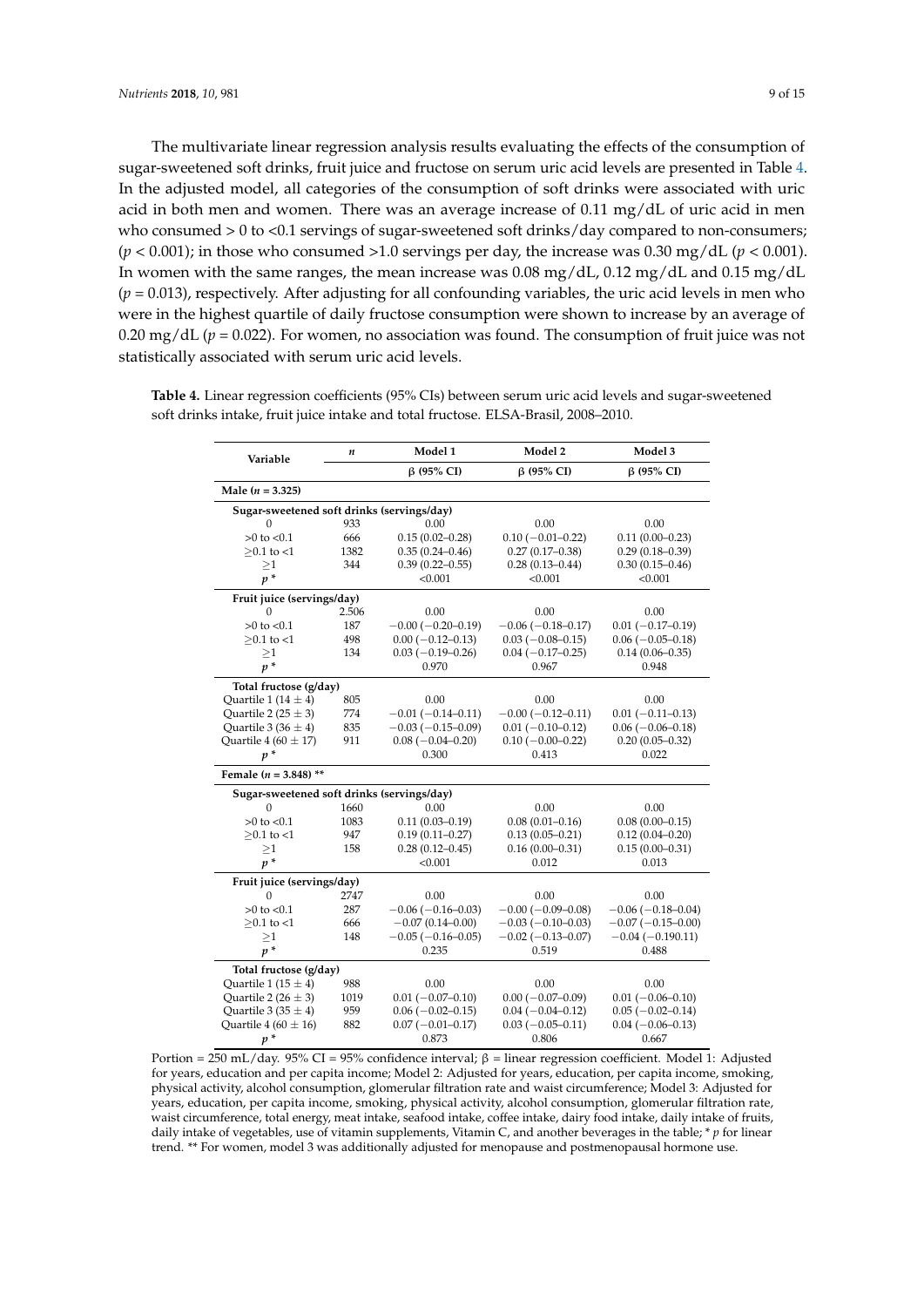#### **4. Discussion**

According to our results, both men and women with a greater consumption of sugar-sweetened soft drinks had a greater chance of hyperuricemia compared to those who reported not consuming these drinks, even after adjusting for sociodemographic variables, life habits, self-reported health, and food consumption. In addition, the results show a dose-response gradient between sugar-sweetened soft drink consumption and hyperuricemia in men, a tendency that was not observed in women. The consumption of sugar-sweetened soft drinks was also linearly associated with serious uric acid levels in both men and women. In addition, the consumption of dietary fructose in the upper quartile was associated with uric acid levels and hyperuricemia in men with a dose-response gradient, whereas the third and fourth quartiles of consumption were associated with hyperuricemia in women, but without a dose-response gradient. By contrast, fruit juice was not associated with uric acid levels and a higher chance of hyperuricemia. According to our knowledge, this study is the first to report an association between sugar-sweetened soft drink intake, total dietary fructose, and hyperuricemia in a sample of the Brazilian population.

The positive association between sugar-sweetened soft drink consumption and increased serum uric acid levels is supported by several studies [\[6,](#page-11-5)[17](#page-12-9)[–19\]](#page-12-10). In the present study, the chance of hyperuricemia increased significantly with the ingestion of a portion/day of sugar-sweetened soft drinks, resulting in an 89% increase in the chance of developing hyperuricemia in men; in women, consuming  $\geq 0.1$  to <1 servings/day increased the change of hyperuricemia by 61% compared to non-consumers. A similar result was found in the Mexican population: the chance of hyperuricemia increased significantly by 129% in men with an intake of 3 portions/day of sugar-sweetened beverages and by 35% in women, compared to participants who consumed less than 0.5 servings/day of sugar-sweetened beverages [\[19\]](#page-12-10). Despite a study by Zgaga et al. (2012) [\[14\]](#page-12-7) in Scotland that found a positive association between sweetened beverage consumption and serum uric acid, there was no association with fructose intake. This may be possible by the fact that fructose exerts beneficial effects at low doses and adverse effects only at higher doses [\[38\]](#page-13-11). However, our data corroborate with epidemiological studies conducted in the United States [\[6,](#page-11-5)[39\]](#page-13-12).

Differences in the prevalence of hyperuricemia by sex (27.3% in men and 8.7% in women) seem to be explained by the metabolic responses produced by female sex hormones. Studies show that oestrogen therapy in transsexual men reduces plasma uric acid and increases uric acid in urine, suggesting that oestrogen stimulates the renal clearance of urate [\[40\]](#page-13-13). Our results, which showed no dose-response gradient in the chance of hyperuricemia between the groups of soft drink intake and total fructose in women, can be explained by the relatively lower consumption of sugar-sweetened soft drinks and fructose among women compared to men.

The mean difference in serum uric acid levels between extreme categories of sugar-sweetened soft drinks consumption was estimated at 0.20 mg/dL in men, which is consistent with results from other studies [\[6](#page-11-5)[,18\]](#page-12-18); moreover, it appears to support an association with prevalent hyperuricemia and a probable contribution to a risk of gout [\[41\]](#page-13-14). Prospective analyses have shown that elevations in serum uric acid from the consumption of sugar-sweetened soft drinks contribute to an increased risk of gout in men and women [\[6,](#page-11-5)[40\]](#page-13-13). The association between the consumption of more than one portion of sugar-sweetened soft drinks per day and the chance of developing hyperuricemia was identified in the cross-sectional analysis [\[42\]](#page-13-15), but the longitudinal analysis did not confirm these findings.

Fruits and fruit juices are considered a source of fructose, fibre, and antioxidants, such as carotenoids and vitamin C, the latter of which has a uricosuric effect [\[43\]](#page-13-16). A randomized clinical trial showed that 500 mg/day of vitamin C supplementation reduced serum uric acid levels by 1.5 mg/dL [\[44\]](#page-13-17). Although some studies have found an association between fruit juice and high uric acid levels [\[6,](#page-11-5)[41\]](#page-13-14), there was no greater chance of developing hyperuricemia with the increased intake of fruit juice in the present study. Similar results were reported by GAO et al. (2007) [\[17\]](#page-12-9), who used data from the NHANES 2001–2002. This fact can be explained by the relatively low consumption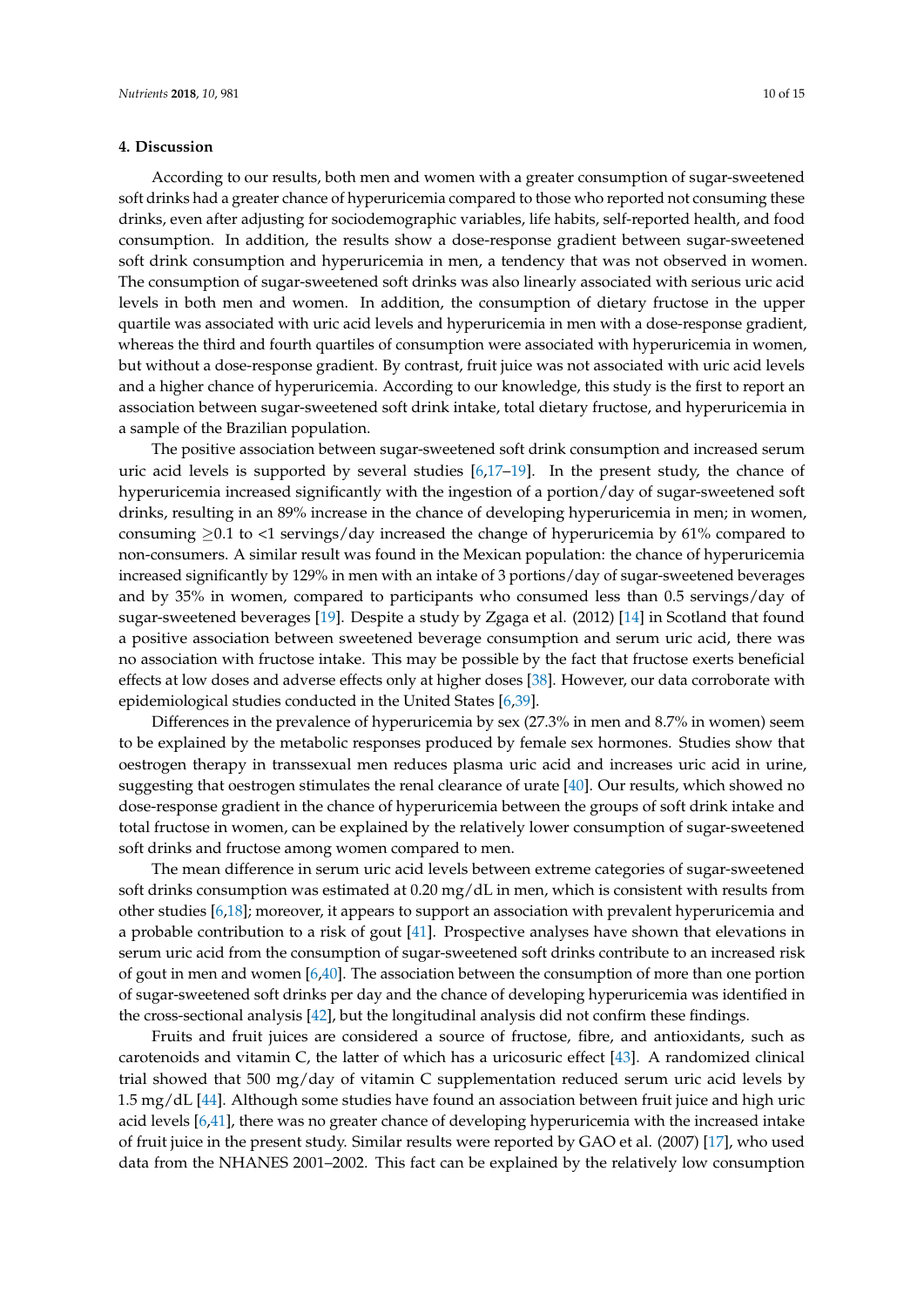among participants and the availability of vitamin C and fibre in fruit juice to compensate for the deleterious effects of fructose.

Studies on the implications of the type of sugar used to sweeten soft drinks (corn syrup or sucrose) have focused on the metabolism of fructose. Fructose is the only carbohydrate that has a direct effect on the metabolism of uric acid. There is strong evidence that fructose in the liver increases the degradation of adenosine triphosphate (ATP) to adenosine monophosphate (AMP), a precursor of uric acid. During its metabolism, phosphorylation by the enzyme fructose kinase results in fructose-1-phosphate (F1P). As a result, overloading this metabolic pathway may produce ATP depletion and inhibit adenosine diphosphate (ADP) phosphorylation, resulting in a lack of inorganic phosphate (Pi). Consequently, F1P is sequestered, and the ADP produced during this metabolic cycle is converted to AMP by adenylate kinase, which can also serve as a substrate for the production of uric acid. In addition, the depletion of ATP and Pi decreases feedback inhibition for uric acid generation. Experimental studies in humans and animals show a short-term increase in uric acid concentrations with the ingestion or perfusion of fructose [\[20,](#page-12-11)[45\]](#page-13-18). Other metabolic abnormalities induced by fructose seem to stimulate the synthesis of long chain fatty acids and lead to hypertriglyceridemia and insulin resistance [\[46\]](#page-13-19). Both conditions have been associated with elevated serum uric acid levels [\[47\]](#page-14-0).

The consumption of sugar-sweetened soft drinks in the country has increased considerably in recent decades. Therefore, these findings are important for public health since hyperuricemia has been associated with the development of various diseases and health conditions, such as hypertension, obesity, metabolic syndrome, and cardiovascular diseases [\[9](#page-12-2)[,10](#page-12-3)[,48\]](#page-14-1). A Brazilian study identified an average soft drinks consumption of 100 mL/day in adults [\[3\]](#page-11-2), similar to that found in this study. The caloric contribution of soft drinks to the diet of ELSA-Brasil participants was estimated at 2% (data not shown in the table), according to survey data representative of the Brazilian population [\[49\]](#page-14-2), which is less than that observed in the United States [\[50\]](#page-14-3). Notably, the increase in the consumption of soft drinks in Brazil can be attributed to the growth of the food processing industry in parallel with the expansion of supermarkets, [\[49\]](#page-14-2) ineffective legislation and supervision, low marketing costs and extensive marketing [\[51\]](#page-14-4). Since the consumption of soft drinks represents a modifiable component of the diet and fructose is an independent risk factor for chronic diseases [\[52\]](#page-14-5), a decrease in consumption may have a significant impact on reducing negative cardiometabolic outcomes.

Some limitations of this work deserve attention. The cross-sectional design limits the attribution of a causal relation of the associations due to a lack of temporality. However, the biological plausibility of the relationship between the high consumption of sugar-sweetened soft drinks, dietary fructose, and hyperuricemia, and, finally, the dose-response of this association, at least in men, was moderated by the low possibility of reverse causality (the participants were not aware of having hyperuricemia). In addition, the limitation of the instrument used (FFQ) for food consumption assessment is highlighted, due to the possibility of caloric overestimation. This problem is often reported, but it is possible to minimize it with greater quality control in data collection, as previously mentioned. In addition, participants who reported implausible ingestion values were also excluded. However, the methodological aspects of this study strengthen the validity of the results. Serum uric acid is a biological measure, and although there is no consensus regarding the cut-off values for hyperuricemia, the criterion adopted in this study approached the 90th percentile of the normal distribution curve. It is still important to note that in ELSA-Brasil all collection of biological material, processing, storage, and transport procedures were standardized. There was no loss of biological material due to transportation and no samples had to be discarded due to inadequate transportation. Thus, no factors affecting serum uric acid levels in this population were observed.

It is the first epidemiological study that identified the role of soft drinks consumption and dietary fructose in uric acid metabolism in the Brazilian population. Since the statistical analysis in our study was stratified by sex, it was possible to consider biological and lifestyle differences. It is important to highlight the exclusion of participants with type 2 diabetes and those who reported the consumption of diet soft drinks because they could have received medical advice and were advised to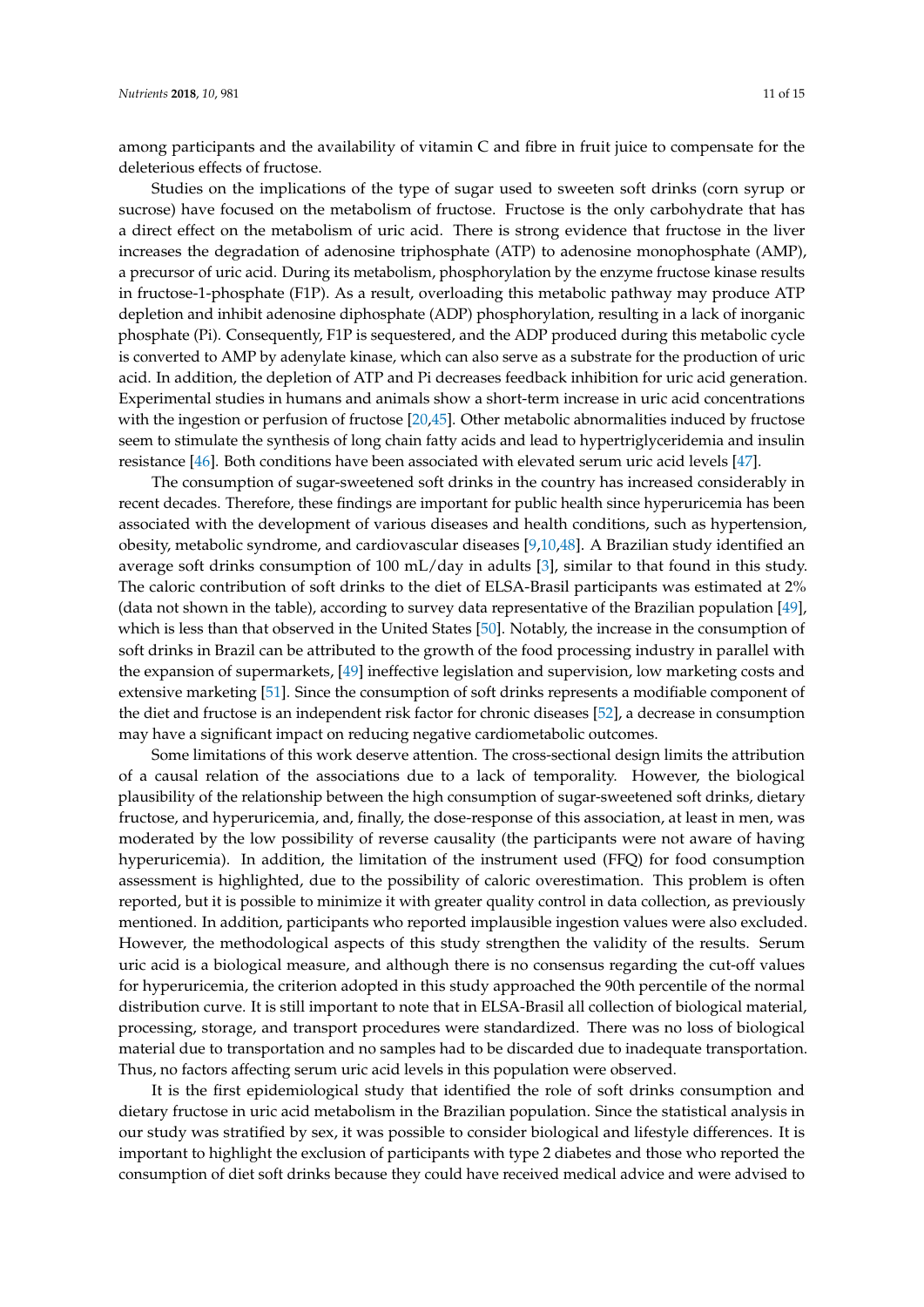follow a restrictive sucrose diet. In this way, inclusion in the study could underestimate the results found. The standardization of routines and consolidated procedures for conducting the interview, measurement of anthropometric and biochemical measures, and periodic training in all research

# **5. Conclusions**

centres are also strengths of this study.

Our data showed that the consumption of sugar-sweetened soft drinks and dietary fructose may raise the serum uric acid level and increase the chance of developing hyperuricemia in Brazilian adults, although there was a discrepancy between a growing linear tendency and sex. The search for strategies to reduce or slow the expansion of the consumption of industrialized products today is essential since the high consumption of sugar-sweetened soft drinks is a public health problem in several populations, in addition to highlighting the necessity of routine dosage of serum uric acid in the clinical practice. New intersectoral health policies and strategies, including in the food and commerce industry, should discourage the consumption of such beverages and emphasize the adoption of a healthy lifestyle. We understand that measures are necessary at different levels, such as a tax increase on the volume of purchases of sugar-sweetened soft drinks and food and nutritional education actions. Finally, longitudinal studies with larger populations and in different ethnic groups are necessary to confirm the clinical significance of the association between the intake of sugar-sweetened soft drinks, dietary fructose, and hyperuricemia.

**Author Contributions:** J.H.S. participated in the conception and design of the study, performed the statistical analysis and interpretation of data, and drafted the manuscript. A.D.M. performed the statistical analysis and participated in the analysis and interpretation of data. J.G.M., G.V.-M., S.M.B., I.M.B., and M.d.C.B.M. conceived of the study, participated in its design and coordination, and helped to draft the manuscript. All authors read and approved the final manuscript.

**Funding:** The study is supported by the Brazilian Ministry of Health (Department of Science and Technology) and Ministry of Science, Technology and Innovation (FINEP, Financiadora de Estudos e Projetos), grant nos. 01 06 0010.00, 01 06 0212.00, 01 06 0300.00, 01 06 0278.00, 01 06 0115.00, and 01 06 0071.00, and CNPq (the National Council for Scientific and Technological Development).

**Acknowledgments:** The authors thank the staff and participants of ELSA-Brasil for their important contributions and the Coordination for the Improvement of Higher Education Personnel (CAPES). GVM received grant from FAPEMIG (PPM00713-16).

**Conflicts of Interest:** The authors declare that they have no competing interests.

## **References**

- <span id="page-11-0"></span>1. Ministério do Planejamento, Orçamento e Gestão, Instituto Brasileiro de Geografia e Estatística. *Pesquisa De Orçamentos Familiares 2008–2009 Avaliação Nutricional da Disponibilidade Domiciliar de Alimentos no Brasil*; IBGE: Rio de Janeiro, Brasil, 2010. Available online: [https://biblioteca.ibge.gov.br/visualizacao/livros/liv47310.](https://biblioteca.ibge.gov.br/visualizacao/livros/liv47310.pdf) [pdf](https://biblioteca.ibge.gov.br/visualizacao/livros/liv47310.pdf) (accessed on 10 April 2017).
- <span id="page-11-1"></span>2. Levy-Costa, R.B.; Sichieri, R.; Pontes, N.S.; Monteiro, C.A. Household food availability in Brazil: Distribution and trends (1974–2003). *Rev. Saude Publica* **2005**, *39*, 530–540. [\[CrossRef\]](http://dx.doi.org/10.1590/S0034-89102005000400003) [\[PubMed\]](http://www.ncbi.nlm.nih.gov/pubmed/16113900)
- <span id="page-11-2"></span>3. Ministério do Planejamento, Orçamento e Gestão, Instituto Brasileiro de Geografia e Estatística. *Pesquisa de Orçamentos Familiares, 2008–2009: Análise do Consumo Alimentar Pessoal no Brasil*; IBGE: Rio de Janeiro, Brasil, 2010. Available online: <https://biblioteca.ibge.gov.br/visualizacao/livros/liv50063.pdf> (accessed on 15 June 2017).
- <span id="page-11-3"></span>4. Vartanian, L.R.; Schwartz, B.; Brownell, K.D. Effects of soft drink consumption on nutrition and health: A systematic review and meta-analysis. *Am. J. Public Health* **2007**, *97*, 667–675. [\[CrossRef\]](http://dx.doi.org/10.2105/AJPH.2005.083782) [\[PubMed\]](http://www.ncbi.nlm.nih.gov/pubmed/17329656)
- <span id="page-11-4"></span>5. Hu, F.B. Resolved: There is sufficient scientific evidence that decreasing sugar-sweetened beverage consumption will reduce the prevalence of obesity and obesity-related diseases. *Obes. Rev.* **2013**, *14*, 606–619. [\[CrossRef\]](http://dx.doi.org/10.1111/obr.12040) [\[PubMed\]](http://www.ncbi.nlm.nih.gov/pubmed/23763695)
- <span id="page-11-5"></span>6. Choi, J.W.; Ford, E.S.; Gao, X.; Choi, H.K. Sugar-sweetened soft drinks, diet soft drinks, and serum uric acid level: The Third National Health and Nutrition Examination Survey. *Arthritis Rheum.* **2008**, *15*, 109–116. [\[CrossRef\]](http://dx.doi.org/10.1002/art.23245) [\[PubMed\]](http://www.ncbi.nlm.nih.gov/pubmed/18163396)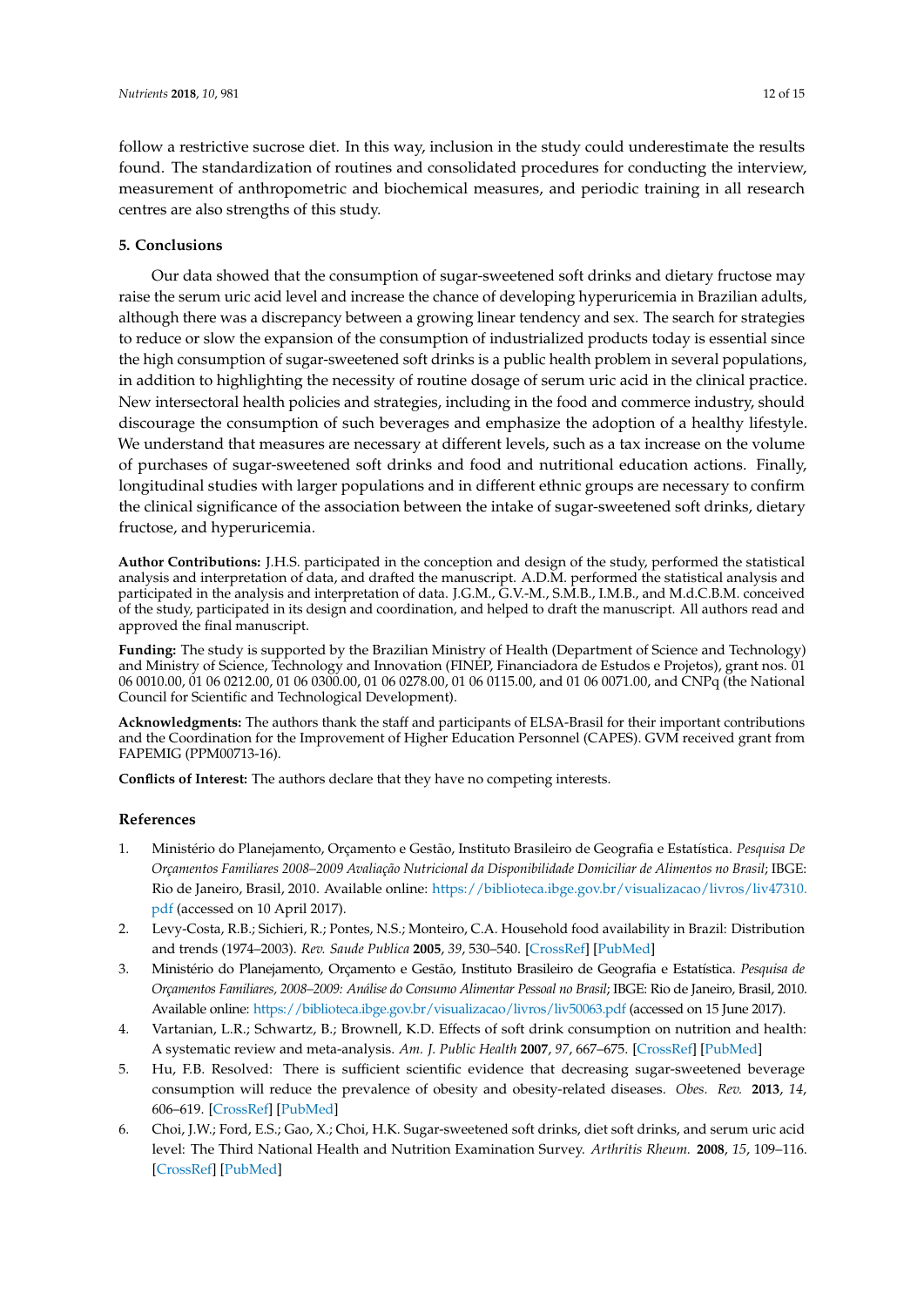- <span id="page-12-0"></span>7. Roubenoff, R.; Klag, M.J.; Mead, L.A.; Liang, K.Y.; Seidler, A.J.; Hochberg, M.C. Incidence and risk factors for gout in white men. *JAMA* **1991**, *266*, 3004–3007. [\[CrossRef\]](http://dx.doi.org/10.1001/jama.1991.03470210072035) [\[PubMed\]](http://www.ncbi.nlm.nih.gov/pubmed/1820473)
- <span id="page-12-1"></span>8. Rho, Y.H.; Zhu, Y.; Choi, H.K. The epidemiology of uric acid and fructose. *Semin. Nephrol.* **2011**, *31*, 410–419. [\[CrossRef\]](http://dx.doi.org/10.1016/j.semnephrol.2011.08.004) [\[PubMed\]](http://www.ncbi.nlm.nih.gov/pubmed/22000647)
- <span id="page-12-2"></span>9. Li, C.; Hsieh, M.C.; Chang, S.J. Metabolic syndrome, diabetes and hyperuricemia. *Curr. Opin. Rheumatol.* **2013**, *25*, 210–216. [\[CrossRef\]](http://dx.doi.org/10.1097/BOR.0b013e32835d951e) [\[PubMed\]](http://www.ncbi.nlm.nih.gov/pubmed/23370374)
- <span id="page-12-3"></span>10. Qin, T.; Zhou, X.; Wang, J.; Wu, X.; Li, Y.; Wang, L.; Huang, H.; Li, J. Hyperuricemia and the Prognosis of Hypertensive Patients: A Systematic Review and Meta-Analysis. *J. Clin. Hypertens.* **2016**, *18*, 1191–1294. [\[CrossRef\]](http://dx.doi.org/10.1111/jch.12855) [\[PubMed\]](http://www.ncbi.nlm.nih.gov/pubmed/27247021)
- <span id="page-12-4"></span>11. Rodrigues, S.L.; Baldo, M.P.; Capingana, P.; Magalhães, P.; Dantas, E.M.; Molina, M.C.; Salaroli, L.B.; Morelato, R.L.; Mill, J.G. Gender Distribution of Serum Uric Acid and Cardiovascular Risk Factors: Population Based Study. *Arq. Bras. Cardiol.* **2012**, *98*, 13–21. [\[CrossRef\]](http://dx.doi.org/10.1590/S0066-782X2011005000116) [\[PubMed\]](http://www.ncbi.nlm.nih.gov/pubmed/22146989)
- <span id="page-12-5"></span>12. Choi, H.K.; Liu, S.; Curhan, G. Intake of purine-rich foods, protein, and dairy products and relationship to serum levels of uric acid: The Third National Health and Nutrition Examination Survey. *Arthritis Rheum.* **2005**, *52*, 283–289. [\[CrossRef\]](http://dx.doi.org/10.1002/art.20761) [\[PubMed\]](http://www.ncbi.nlm.nih.gov/pubmed/15641075)
- <span id="page-12-6"></span>13. Yu, K.H.; See, L.C.; Huang, Y.C. Dietary factors associated with hyperuricemia in adults. *Semin. Arthritis Rheum.* **2008**, *37*, 243–250. [\[CrossRef\]](http://dx.doi.org/10.1016/j.semarthrit.2007.04.007) [\[PubMed\]](http://www.ncbi.nlm.nih.gov/pubmed/17570471)
- <span id="page-12-7"></span>14. Zgaga, L.; Theodoratou, E.; Kyle, J.; Farrington, S.M.; Agakov, F.; Tenesa, A.; Walker, M.; McNeill, G.; Wright, A.F.; Rudan, I.; et al. The Association of Dietary Intake of Purine-Rich Vegetables, Sugar-Sweetened Beverages and Dairy with Plasma Urate, in a Cross-Sectional Study. *PLoS ONE* **2012**, *7*, e38123. [\[CrossRef\]](http://dx.doi.org/10.1371/journal.pone.0038123) [\[PubMed\]](http://www.ncbi.nlm.nih.gov/pubmed/22701608)
- 15. Choi, H.K.; Curhan, G. Coffee consumption and risk of incident gout in women: The Nurses' Health Study. *Am. J. Clin. Nutr.* **2010**, *92*, 922–927. [\[CrossRef\]](http://dx.doi.org/10.3945/ajcn.2010.29565) [\[PubMed\]](http://www.ncbi.nlm.nih.gov/pubmed/20739424)
- <span id="page-12-8"></span>16. Choi, H.K.; Gao, X.; Curhan, G. Vitamin C intake and the risk of gout in men: A prospective study. *Arch. Intern. Med.* **2009**, *169*, 502–507. [\[CrossRef\]](http://dx.doi.org/10.1001/archinternmed.2008.606) [\[PubMed\]](http://www.ncbi.nlm.nih.gov/pubmed/19273781)
- <span id="page-12-9"></span>17. Gao, X.; Qi, L.; Qiao, N.; Choi, H.K.; Curhan, G.; Tucker, K.L.; Ascherio, A. Intake of Added Sugar and Sugar-Sweetened Drink and Serum Uric Acid Concentration in US Men and Women. *Hypertension* **2007**, *50*, 306–312. [\[CrossRef\]](http://dx.doi.org/10.1161/HYPERTENSIONAHA.107.091041) [\[PubMed\]](http://www.ncbi.nlm.nih.gov/pubmed/17592072)
- <span id="page-12-18"></span>18. Bae, J.; Chun, B.Y.; Park, P.S.; Choi, B.Y.; Kim, M.K.; Shin, M.H.; Lee, Y.H.; Shin, D.H.; Kim, S.K. Higher consumption of sugar-sweetened soft drinks increases the risk of hyperuricemia in Korean population: The Korean Multi-Rural Communities Cohort Study. *Semin. Arthritis Rheum.* **2014**, *43*, 654–661. [\[CrossRef\]](http://dx.doi.org/10.1016/j.semarthrit.2013.10.008) [\[PubMed\]](http://www.ncbi.nlm.nih.gov/pubmed/24290163)
- <span id="page-12-10"></span>19. Meneses-Leon, J.; Denova-Gutiérrez, E.; Castañón-Robles, S.; Granados-García, V.; Talavera, J.O.; Rivera-Paredez, B.; Huitrón-Bravo, G.G.; Cervantes-Rodríguez, M.; Quiterio-Trenado, M.; Rudolph, S.E. Sweetened beverage consumption and the risk of hyperuricemia in Mexican adults: A cross-sectional study. *BMC Public Health* **2014**, *14*, 1–11. [\[CrossRef\]](http://dx.doi.org/10.1186/1471-2458-14-445) [\[PubMed\]](http://www.ncbi.nlm.nih.gov/pubmed/24884821)
- <span id="page-12-11"></span>20. Emmerson, B.T. Effect of oral fructose on urate production. *Ann. Rheuim.* **1974**, *33*, 276–280. [\[CrossRef\]](http://dx.doi.org/10.1136/ard.33.3.276)
- <span id="page-12-12"></span>21. Bray, G.A. How bad is fructose? *Am. J. Clin. Nutr.* **2007**, *86*, 895–896. [\[CrossRef\]](http://dx.doi.org/10.1093/ajcn/86.4.895) [\[PubMed\]](http://www.ncbi.nlm.nih.gov/pubmed/17921361)
- <span id="page-12-13"></span>22. Block, G. Foods contributing to energy intake in the US: Data from NHANES III and NHANES 1999–2000. *J. Food Compost. Anal.* **2004**, *17*, 439–447. [\[CrossRef\]](http://dx.doi.org/10.1016/j.jfca.2004.02.007)
- <span id="page-12-14"></span>23. Nakagawa, T.; Tuttle, K.R.; Short, R.A.; Johnson, R.J. Hypothesis: Fructose-induced hyperuricemia as a causal mechanism for the epidemic of the metabolic syndrome. *Nat. Clin. Pract. Nephrol.* **2005**, *1*, 80–86. [\[CrossRef\]](http://dx.doi.org/10.1038/ncpneph0019) [\[PubMed\]](http://www.ncbi.nlm.nih.gov/pubmed/16932373)
- <span id="page-12-15"></span>24. Schmidt, M.I.; Duncan, B.B.; Mill, J.G.; Lotufo, P.A.; Chor, D.; Barreto, S.M.; Aquino, E.M.; Passos, V.M.; Matos, S.M.; Molina, M.C.B. Cohort Profile: Longitudinal Study of Adult Health (ELSA-Brasil). *Int. J. Epidemiol.* **2015**, *44*, 68–75. [\[CrossRef\]](http://dx.doi.org/10.1093/ije/dyu027) [\[PubMed\]](http://www.ncbi.nlm.nih.gov/pubmed/24585730)
- <span id="page-12-16"></span>25. Mill, J.G.; Pinto, K.; Griep, R.H.; Goulart, A.; Foppa, M.; Lotufo, P.A.; Maestri, M.K.; Ribeiro, A.L.; Andreão, R.V.; Dantas, E.M.; et al. Medical assessments and measurements in ELSA-Brasil. *Rev. Saúde Publica* **2013**, *47*, 54–62. [\[CrossRef\]](http://dx.doi.org/10.1590/S0034-8910.2013047003851) [\[PubMed\]](http://www.ncbi.nlm.nih.gov/pubmed/24346721)
- <span id="page-12-17"></span>26. Chor, D.; Alves, M.G.; Giatti, L.; Cade, N.V.; Nunes, M.A.; Molina, M.C.B.; Benseñor, I.M.; Aquino, E.M.; Passos, V.; Santos, S.M.; et al. Questionário do ELSA-Brasil: Desafios na elaboração de instrumento multidimensional. *Rev. Saúde Pública* **2013**, *47*, 27–36. [\[CrossRef\]](http://dx.doi.org/10.1590/S0034-8910.2013047003835) [\[PubMed\]](http://www.ncbi.nlm.nih.gov/pubmed/24346718)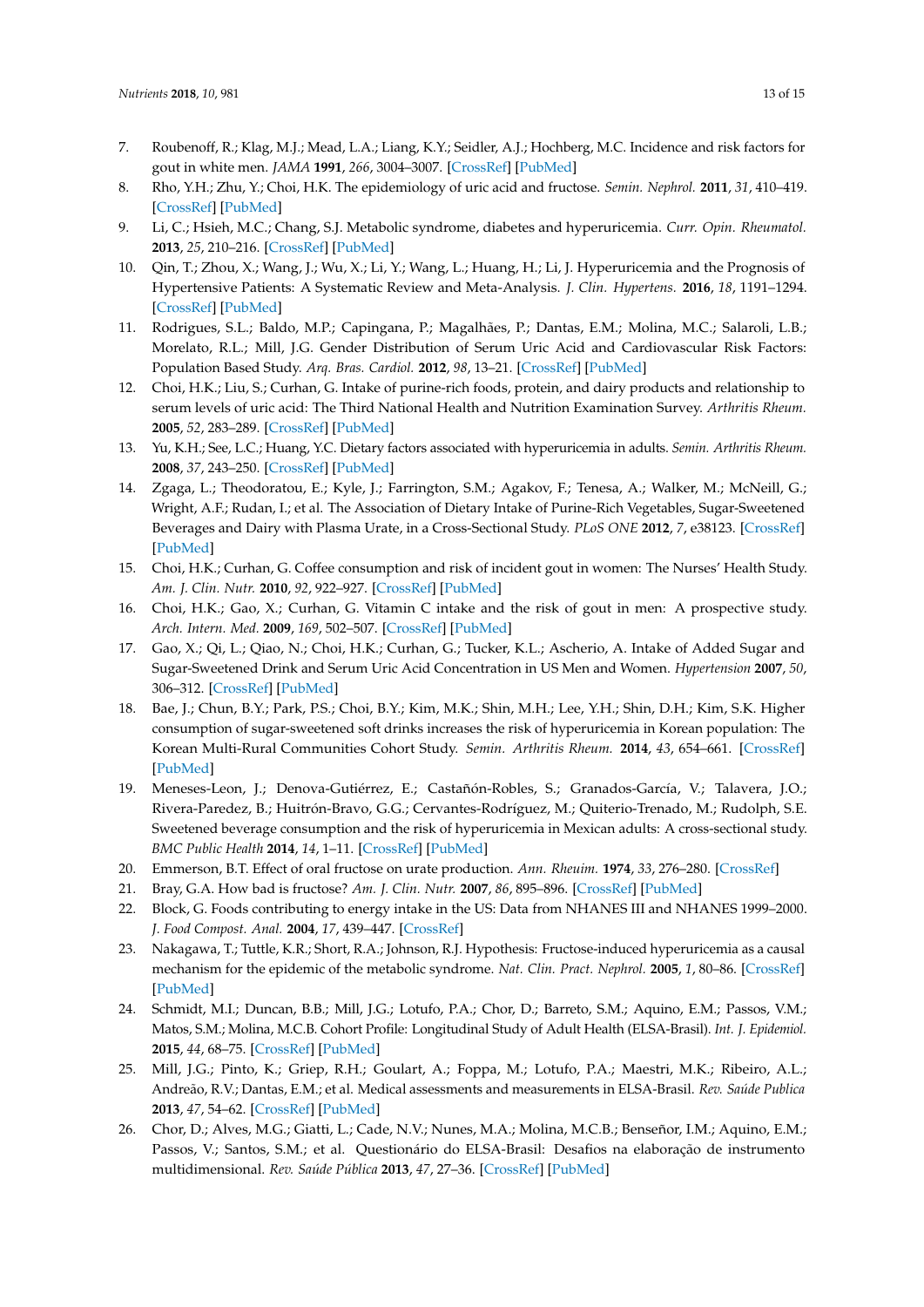- <span id="page-13-0"></span>27. Molina, M.C.B.; Bonseñor, I.M.; Cardoso, L.O.; Velasquez-Melendez, G.; Drehmer, M.; Pereira, T.S.S.; Faria, C.P.; Melere, C.; Manato, L.; Gomes, A.L.C.; et al. Reprodutibilidade e validade relativa do questionário de frequência alimentar do ELSA-Brasil. *Cad. Saúde Pública* **2013**, *29*, 379–389. [\[CrossRef\]](http://dx.doi.org/10.1590/S0102-311X2013000600024)
- <span id="page-13-1"></span>28. Fedeli, L.G.; Vidigal, P.G.; Leite, C.M.; Castilhos, C.D.; Pimentel, R.A.; Maniero, V.C.; Mill, J.G.; Lotufo, P.A.; Pereira, A.C.; Bensenor, I.M. Logística de coleta e transporte de material biológico e organização do laboratório central no ELSA-Brasil. *Rev. Saúde Pública* **2013**, *47*, 63–71. [\[CrossRef\]](http://dx.doi.org/10.1590/S0034-8910.2013047003807) [\[PubMed\]](http://www.ncbi.nlm.nih.gov/pubmed/24346722)
- <span id="page-13-2"></span>29. Earley, A.; Miskulin, D.; Lamb, E.J.; Levey, A.S.; Uhlig, K. Estimating equations for glomerular filtration rate in the era of creatinine standardization: A systematic review. *Ann. Intern. Med.* **2012**, *156*, 785–795. [\[CrossRef\]](http://dx.doi.org/10.7326/0003-4819-156-11-201203200-00391) [\[PubMed\]](http://www.ncbi.nlm.nih.gov/pubmed/22312131)
- <span id="page-13-3"></span>30. Fang, J.; Alderman, M.H. Serum uric acid and cardiovascular mortality: The NHANES I epidemiologic follow-up study, 1971–1992. National Health and Nutrition Examination Survey. *J. Am. Med. Assoc.* **2000**, *283*, 2404–2410. [\[CrossRef\]](http://dx.doi.org/10.1001/jama.283.18.2404)
- <span id="page-13-4"></span>31. Levey, A.S.; Stevens, L.A.; Schmid, C.H.; Zhang, Y.L.; Castro, A.F.; Feldman, H.I.; Kusek, J.W.; Eggers, P.; Van Lente, F.; Greene, T.; et al. A new equation to estimate glomerular filtration rate. *Ann. Intern. Med.* **2009**, *150*, 604–612. [\[CrossRef\]](http://dx.doi.org/10.7326/0003-4819-150-9-200905050-00006) [\[PubMed\]](http://www.ncbi.nlm.nih.gov/pubmed/19414839)
- <span id="page-13-5"></span>32. Zanocco, J.A.; Nishida, S.K.; Passos, M.T.; Pereira, A.R.; Silva, M.S.; Pereira, A.B.; Kirsztajn, G.M. Race adjustment for estimating glomerular filtration rate is not always necessary. *Nephron Extra* **2012**, *2*, 293–302. [\[CrossRef\]](http://dx.doi.org/10.1159/000343899) [\[PubMed\]](http://www.ncbi.nlm.nih.gov/pubmed/23243414)
- <span id="page-13-6"></span>33. Veronese, F.V.; Gomes, E.C.; Chanan, J.; Carraro, M.A.; Camargo, E.G.; Soares, A.A.; Thomé, F.S.; Silveiro, S.P. Performance of CKD-EPI equation to estimate glomerular filtration rate as compared to MDRD equation in South Brazilian individuals in each stage of renal function. *Clin. Chem. Lab. Med.* **2014**, *52*, 1747–1754. [\[CrossRef\]](http://dx.doi.org/10.1515/cclm-2014-0052) [\[PubMed\]](http://www.ncbi.nlm.nih.gov/pubmed/24940711)
- <span id="page-13-7"></span>34. World Health Organization. Waist Circumference and Waist: Hip Ratio. In *Obesity: Preventing and Managing the Global Epidemic: Report of a Who Consultation*; World Health Organization: Geneva, Switzerland, 2010; pp. 9–11.
- <span id="page-13-8"></span>35. Matsudo, S.; Araujo, T.; Matsudo, V.; Andrade, D.; Andrade, E.; Oliveira, L.C.; Braggion, G. International physical activity questionnarie (IPAQ): Study of validity and reliability in Brazil. *Rev. Bras. Ativ. Fis. Saude.* **2011**, *6*, 6–18.
- <span id="page-13-9"></span>36. Filho, F.F.R.; Mariosa, L.S.; Ferreira, S.R.G.; Zanella, M.T. Gordura Visceral e Síndrome Metabólica: Mais Que Uma Yesples Associação. *Arq. Bras. Endocrinol. Metab.* **2006**, *50*, 230–238. [\[CrossRef\]](http://dx.doi.org/10.1590/S0004-27302006000200009)
- <span id="page-13-10"></span>37. Takahashi, S.; Yamamoto, T.; Tsutsumi, Z.; Moriwaki, Y.; Hada, T. Increased visceral fat accumulation in patients with primary gout. *Adv. Exp. Med. Biol.* **2000**, *486*, 131–134. [\[PubMed\]](http://www.ncbi.nlm.nih.gov/pubmed/11783469)
- <span id="page-13-11"></span>38. Choi, H.K.; Willett, W.; Curhan, G. Fructose-Rich Beverages and Risk of Gout in Women. *JAMA* **2010**, *304*, 2270–2278. [\[CrossRef\]](http://dx.doi.org/10.1001/jama.2010.1638) [\[PubMed\]](http://www.ncbi.nlm.nih.gov/pubmed/21068145)
- <span id="page-13-12"></span>39. Livesey, G. Fructose ingestion: Dose-dependent responses in health research. *J. Nutr.* **2009**, *139*, 1246S–1252S. [\[CrossRef\]](http://dx.doi.org/10.3945/jn.108.097949) [\[PubMed\]](http://www.ncbi.nlm.nih.gov/pubmed/19386821)
- <span id="page-13-13"></span>40. Nicholls, A.; Snaith, M.L.; Scott, J.T. Effect of oestrogen therapy on plasma and urinary levels of uric acid. *Br. Med. J.* **1973**, *1*, 449–451. [\[CrossRef\]](http://dx.doi.org/10.1136/bmj.1.5851.449) [\[PubMed\]](http://www.ncbi.nlm.nih.gov/pubmed/4689833)
- <span id="page-13-14"></span>41. Choi, H.K.; Curhan, G. Soft drinks, fructose consumption, and the risk of gout in men: Prospective cohort study. *BMJ* **2008**, *336*, 309. [\[CrossRef\]](http://dx.doi.org/10.1136/bmj.39449.819271.BE) [\[PubMed\]](http://www.ncbi.nlm.nih.gov/pubmed/18244959)
- <span id="page-13-15"></span>42. Bomback, A.S.; Derebail, V.K.; Shoham, D.A.; Anderson, C.A.; Steffen, L.M.; Rosamond, W.D.; Kshirsagar, A.V. Sugar-sweetened soda consumption, hyperuricemia, and kidney disease. *Kidney Int.* **2010**, *77*, 609–616. [\[CrossRef\]](http://dx.doi.org/10.1038/ki.2009.500) [\[PubMed\]](http://www.ncbi.nlm.nih.gov/pubmed/20032963)
- <span id="page-13-16"></span>43. Mitch, W.E.; Johnson, M.W.; Kirshenbaum, J.M.; Lopez, R.E. Effect of large oral doses of ascorbic acid on uric acid excretion by normal subjects. *Clin. Pharmacol. Ther.* **1981**, *29*, 318–321. [\[CrossRef\]](http://dx.doi.org/10.1038/clpt.1981.42) [\[PubMed\]](http://www.ncbi.nlm.nih.gov/pubmed/7471601)
- <span id="page-13-17"></span>44. Huang, H.Y.; Appel, L.J.; Choi, M.J.; Gelber, A.C.; Charleston, J.; Norkus, E.P.; Miller, E.R. The effects of vitamin C supplementation on serum concentrations of uric acid: Results of a randomized controlled trial. *Arthritis Rheum.* **2005**, *52*, 1843–1847. [\[CrossRef\]](http://dx.doi.org/10.1002/art.21105) [\[PubMed\]](http://www.ncbi.nlm.nih.gov/pubmed/15934094)
- <span id="page-13-18"></span>45. Fox, I.H.; Kelley, W.N. Studies on the mechanism of fructose-induced hyperuricemia in man. *Metabolism* **1972**, *21*, 713–721. [\[CrossRef\]](http://dx.doi.org/10.1016/0026-0495(72)90120-5)
- <span id="page-13-19"></span>46. Mayes, P.A. Intermediary metabolism of fructose. *Am. J. Clin. Nutr.* **1993**, *58*, 754S–765S. [\[CrossRef\]](http://dx.doi.org/10.1093/ajcn/58.5.754S) [\[PubMed\]](http://www.ncbi.nlm.nih.gov/pubmed/8213607)